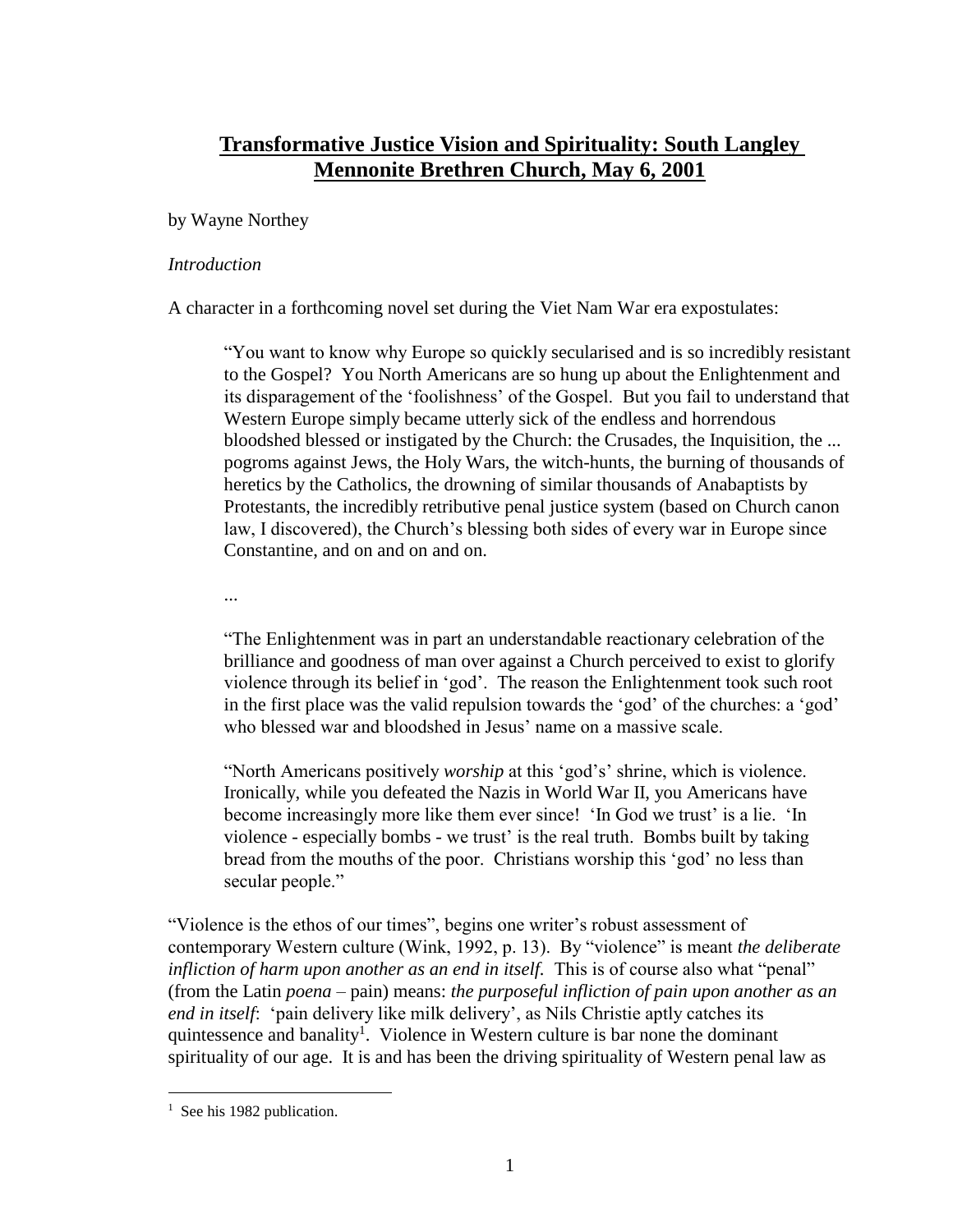well.

<u>.</u>

## *Centrality of Western Christian Spirituality for Criminal Justice*

The defining religious ethos of Western spirituality historically has been Christianity. Christianity has also been the reigning ideology in the West until into the nineteenth century. While it is salutary to discuss other world spiritualities with reference to Western penal law, no other religion or spirituality has remotely impacted the formation of the Western legal tradition like Christianity. Harold Berman's magisterial *Law and Revolution*  (1983/1997) describes this interaction of law and Christianity as centrally formative to the Western legal system.

*The Spiritual Roots of Restorative Justice* (Hadley, 2001) points towards a vision of penal abolition and transformative justice. It presents a religious pluralistic vision and is highly recommended! But given the unmatched dominance of Christianity in influencing the development of the Western penal law tradition, I shall concentrate my attention on *Christian* spirituality and penal abolition<sup>2</sup>. Not to mention that this is a church Sunday School class!

While one cannot wish away the past, can it be too much to hope that the twenty-first century for Christian spirituality world-wide will be marked by a profound renewed impulse towards peacemaking? Such a world-transforming spirituality has never been more needed!<sup>3</sup> It is the contention of this paper that the Christian story offers a dramatically alternative narrative to that of resort to violence, seen unfortunately so predominantly in Christianity's long history. The story the Christian faith tells is eternal wellspring for the spirituality of nonviolence and penal abolition, however massively unfaithful Christian adherents have been to the plot-line down through the ages<sup>4</sup>.

<sup>&</sup>lt;sup>2</sup> René Girard, whom I will discuss below, also indicates that "Christianity" in the academy is the "last politically correct scapegoat (Hamerton-Kelly, 1994, p. xi)." My teen-aged son once observed that in our culture any spirituality is readily acceptable - except Christian versions. There are good historical reasons why Christianity has been so eschewed, for it has often shown the world an ugly, oppressive face so contrary to the way of Jesus, given its long Western cultural hegemony. Further, no attitude is so disliked ultimately as self-righteousness (often in religious guise). Ironically, however, this is an attitude more strongly critiqued by Jesus than any other world religion founder - perhaps with due premonition! Alistair Kee's historical study, *Constantine versus Christ* (1982) addresses the first concern, the Gospel of Matthew, Chapter 23, illustrates the second.

<sup>3</sup> The early church's watchword, almost universally , was: "*Ecclesia abhorret a sanguine*." – The Church abhors the shedding of blood. This was applied to abortion at one end, war at the other, and all else in between. Though such comes as a complete surprise to most Christians past and present, the teaching was first promulgated and exemplified by Christianity's Founder.

<sup>&</sup>lt;sup>4</sup> "Stanley Hauerwas has suggested that the only thing that makes the Christian church different from any other group in society is that the church is the only community that gathers around the true story. It is not the piety, or the sincerity, or the morality of the church that distinguishes us (Christians have no monopoly on virtue). It is the story we treasure, the story from which we derive our identity, our vision, and our values. And for us to do that would be a horrible mistake, if it were not a true story, indeed *the* true story, which exposes the lies, deceptions, and half-truths upon which human beings and human societies so often stake their lot (Marshall, 2000, p. 13.)"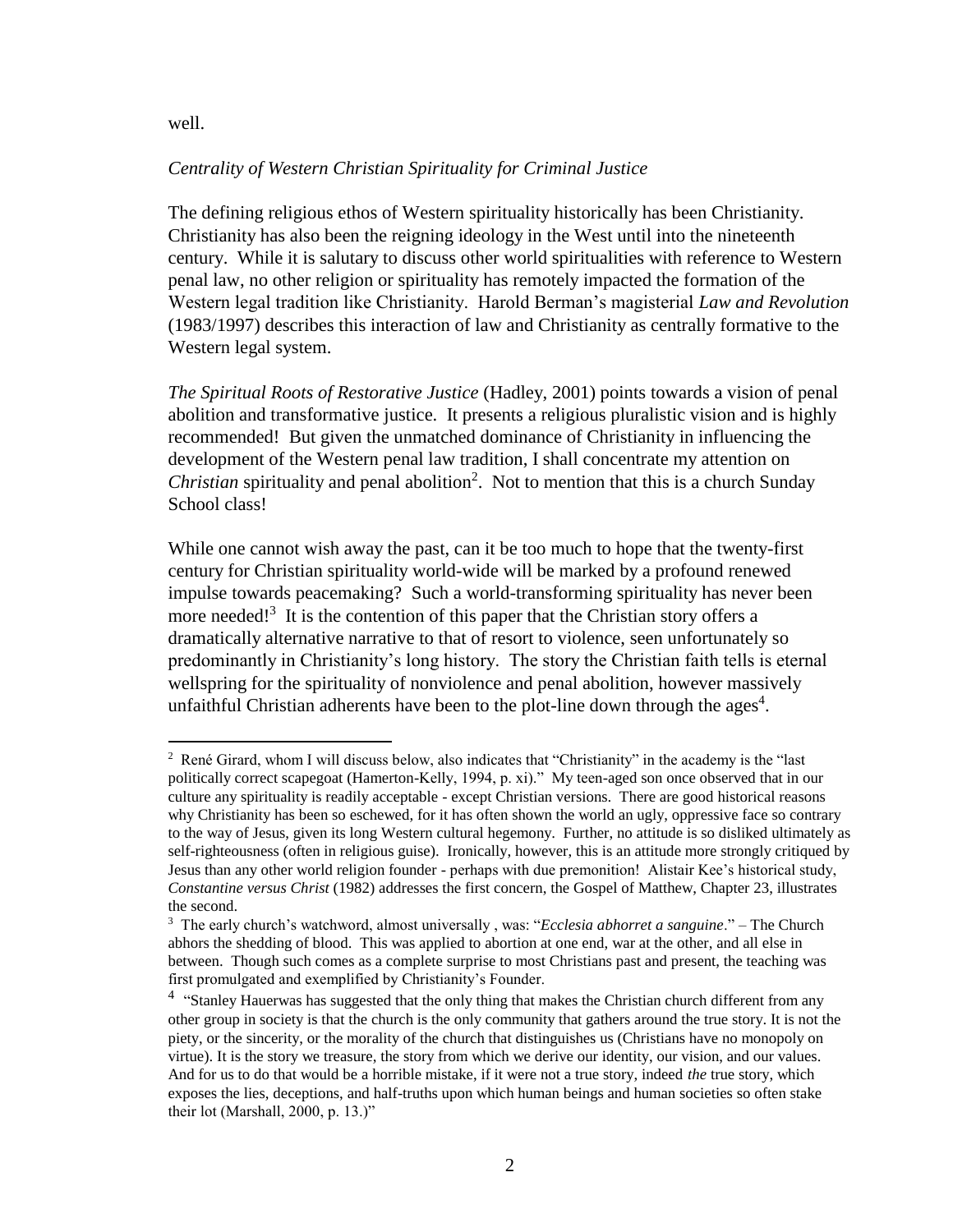#### *Some Western Church History*

1

In March, 1773, in England, an eighteen-year-old youth, John Wilkes, was sentenced to death for a break and entry into a house and later a robbery of a watch and money from a man on the public highway. He appealed to Rev. Joseph Fletcher, an Anglican divine, for help in having the sentence commuted. The youth's parents had both died earlier, and Wilkes was in many ways pitiable, a fact fully known to the Anglican priest. Rev. Fletcher was universally considered an 18th-century St. Francis, "the holiest man this side of eternity", by contemporary John Wesley's account. In particular he was renowned for his commitment to caring for the poor. Nonetheless, he adamantly refused to intervene on Wilkes' behalf. After the youth's execution, Fletcher published a letter he had written Wilkes, which had urged him to "confess your crimes, and beg the Son of God, the Lord Jesus Christ, to intercede for you, [for] it is not too late to get your soul reprieved." He continued by promising that God Almighty "will deliver you out of the hands of the *hellish*  executioner" and "will help you to die the death of the penitent (quoted in Gorringe, 1996, p. 3)." According to Fletcher, Wilkes died a convert, a fact gloriously published by him after the youth's execution.

Both Charles and John Wesley, famed founders of the Methodist church, were deeply committed to caring for the poor, including responsiveness to Jesus' powerful words of solidarity with the imprisoned: "I was in prison and you came to visit me.' (Matt 25:36)" Nonetheless, we read this account by Charles Wesley of his visit to Newgate prison, July, 1738, on the morning he accompanied nine prisoners to the gallows: "They were all cheerful, full of comfort, peace and triumph, assuredly persuaded that Christ had died for them and waited to receive them into paradise.... I never saw such calm triumph, such incredible indifference to dying." He returned home and wrote: "Full of peace and confidence in our friends' happiness. That hour under the gallows was the most blessed hour of my life (Gorringe, 1996, p. 4).<sup>55</sup>

The Wesley's, Father John Fletcher, and their followers, were genuinely concerned for the poor. One Christian historian therefore plaintively asks: "What was it, then, which prevented them from seeing what the editors of the *Spectator* so clearly perceived [- 'that law grinds the poor' and 'rich men make the law']? How was it that they could see people like Wilkes, whose hopeless background they perfectly understood, go to the gallows for offences which were trivial and which involved no violence against the person, without exerting themselves to have the sentence commuted?... How is it that the question whether the law might be wrong, or even wicked, does not arise for these good Christian people? How could they come away from scenes of judicial murder feeling that this was 'the most

<sup>&</sup>lt;sup>5</sup> James Megivern (1997) in his massive historical-theological study of the death penalty describes this kind of sentiment as a centuries-long "gallows pietism" that argues a "celestial-security", atonement or expiation, undergirding of capital punishment. He says: "When it worked, it was obvious to all that the gallows was a special work of God, a providential occasion where proper dispositions for a good Christian death were ideally enacted in a grand public liturgy from which all could learn important lessons in both living and dying as good Christians (p. 162)."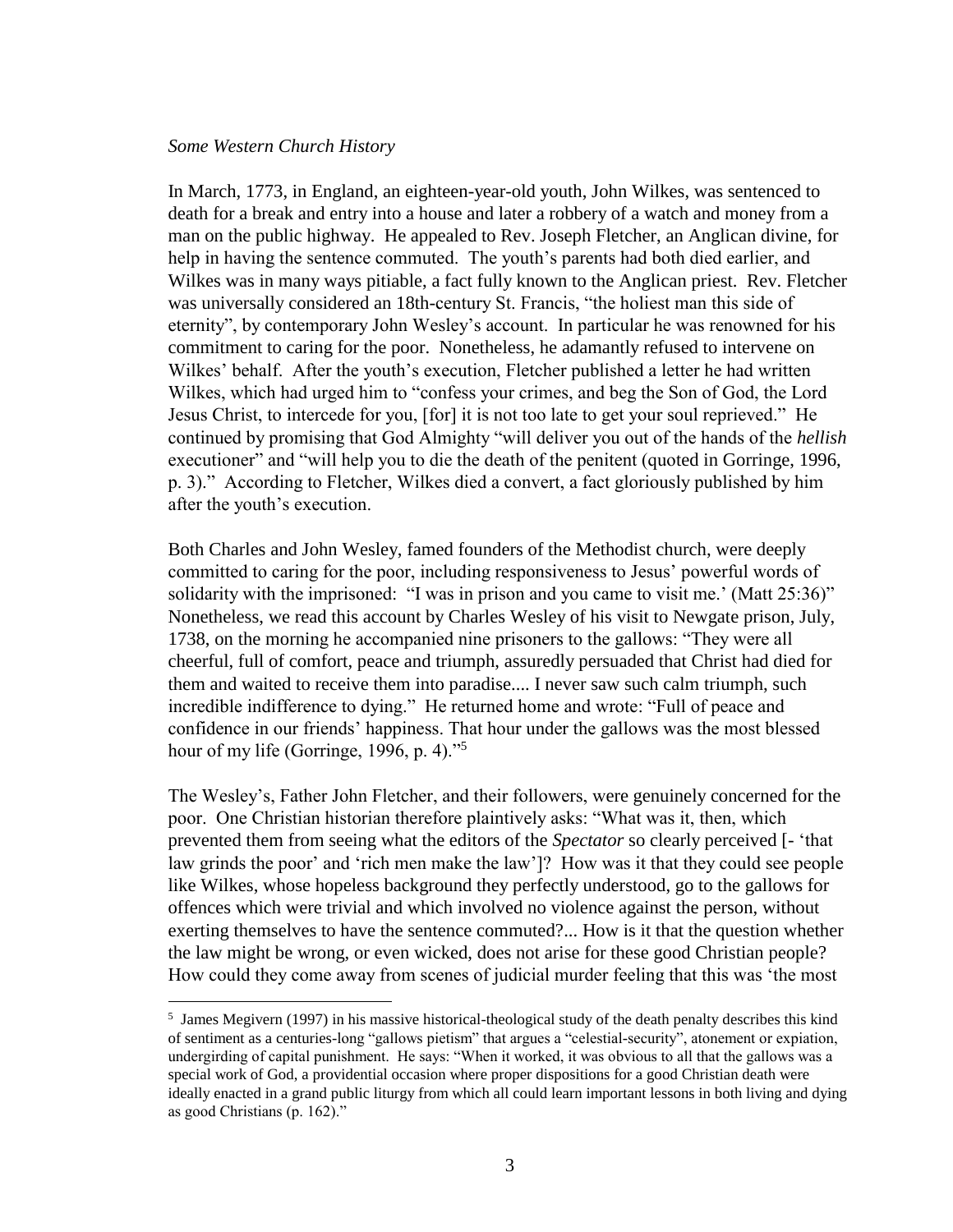blessed day of their lives?' (Gorringe, 1996, p. 5)"

One might similarly ask, with regard to contemporary Western law: How is it that the question whether the law might be wrong, or even wicked, does not arise for people committed to Christian spirituality? How could harsh sentences to penal institutions and the death penalty be embraced as quintessentially Christian by followers of the One who said: "[God] has sent me to proclaim freedom for the prisoners... (Luke 4:18)", and "I desire mercy, not sacrifice (Matt. 12:7)"; and who himself was executed by the best legal system of the day (Roman), and by guardians of arguably the high point of then contemporary religious spirituality (Judaism)?

Something happened to Christian spirituality between the Cross, originally *premier symbol of resistance to and negation of abusive state power*, and the Cross, throughout most of Christian history, *supreme upholder of unbridled state power*. Christian spirituality initially had a profound *political subversion* dynamic at its very core. It also represented an unprecedented anthropological thrust that broke with dominant contemporary cultural scapegoating patterns. In honouring and worshipping an executed criminal, early Christians became irksome dissidents to the dominant mythology of culturally and statesanctioned scapegoating violence.

René Girard, historian, literary scholar, and anthropologist, about whom we talked past week, has for over forty years developed this understanding of Christianity brilliantly, and has studied scapegoating violence across a sweeping interdisciplinary landscape. In turn, his publications have inspired an enormous body of published research that similarly discerns a *scapegoat mechanism* in most human cultures throughout history, contemporary Western no less<sup>6</sup>.

As a large body of scholarship demonstrates, what "happened" to Jesus' and New Testament teaching was the legalization and embrace of Christian worship and Church by Roman Emperor Constantine in the early fourth century<sup>7</sup>. One writer dubs it a "Judas" kiss".

The same historian comments on the Constantinian era: "But there is one conquest made by Constantine, the effect of which still continues to the present day, his most surprising yet least acknowledged... He conquered the Christian church. The conquest was complete, extending over doctrine, liturgy, art and architecture, comity, ethos and ethics. And this is the greatest irony, that Constantine achieved by kindness what his predecessors had not been able to achieve by force. Without a threat or a blow, and all unsuspecting, the Christians were led into captivity and their religion transformed into a new imperial cult.... But this achievement, unheralded then, unrecognized now, represents Constantine's

<u>.</u>

<sup>6</sup> See Williams (1996) for an extensive introduction to, bibliography on, Girard. See Bailie (1995) for a contemporary cultural application of scapegoating theory. See Williams (1991) and Alison (1993, 1996, 1997) for sustained theological presentations of scapegoating theory. Finally, see Girard (2001) for a complementary *anthropological* presentation of scapegoating theory with reference to the New Testament.

<sup>&</sup>lt;sup>7</sup> See Miller and Gingerich (1992) for an extended discussion of this and related issues.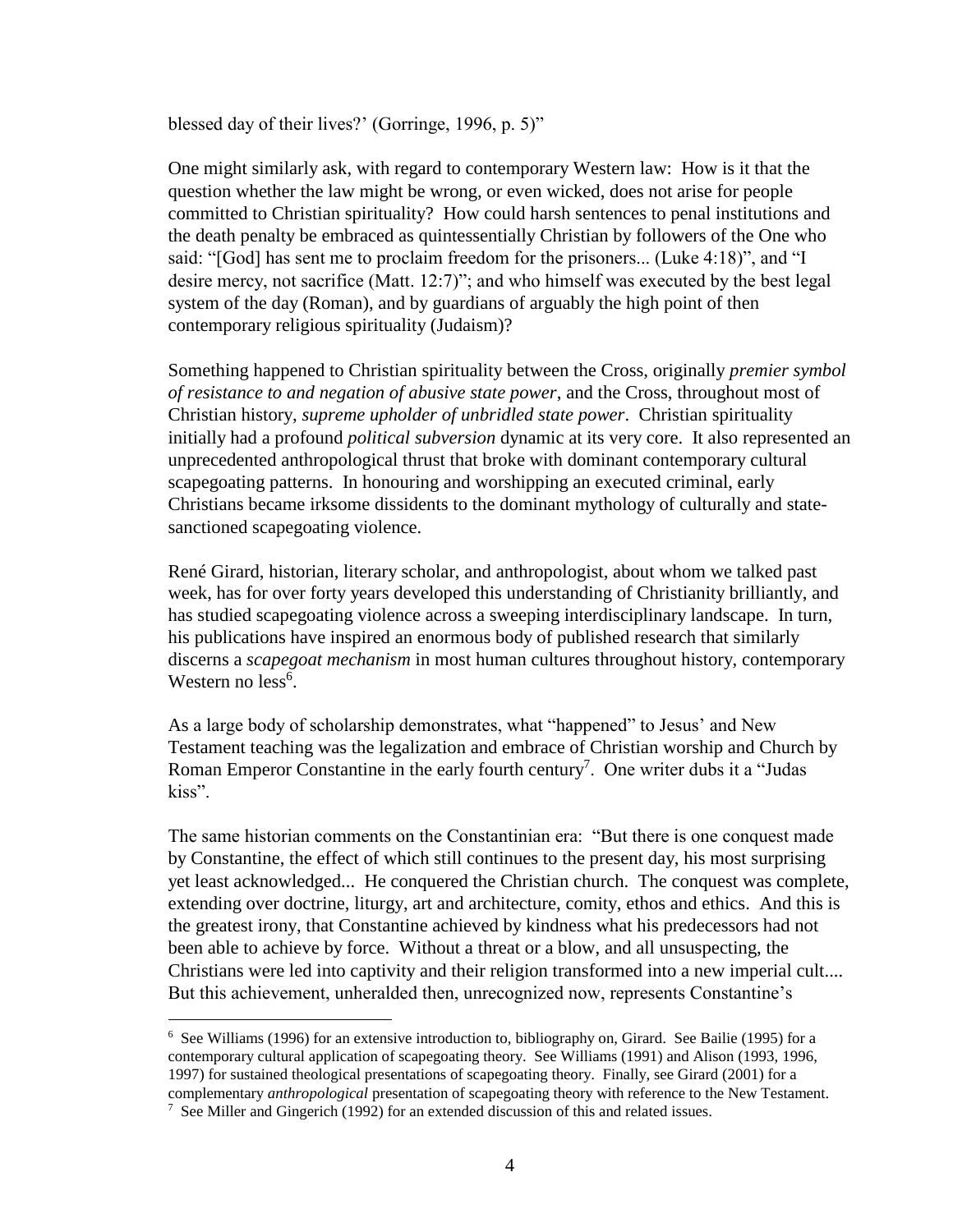greatest conquest, the one which has persisted largely unchallenged through the centuries in Europe and wherever European Christianity has spread (Kee, 1982, p. 154)." The writer adds that "the reign of Constantine is a fundamental turning-point in the history of Europe, and not only Europe. From that time the imperial ideology, with all its implications for the accumulation of wealth and the exercise of power over the weak, was given religious legitimation by the church (Kee, 1982, p. 168)." The *persecuted* Church too easily became the *persecuting* Church in its response to pagans, Jews, other outsiders, and eventually criminals.

This past century, a large body of biblical scholarship<sup>8</sup> upon rereading the founding texts has discovered the truth of Gandhi's statement: "The only people on earth who do not see Christ and his teachings as nonviolent are Christians (quoted in Wink, 1992, p. 216)." Gandhi also wrote: "The message of Jesus, as I understand it, is contained in the Sermon on the Mount.... Much of what passes as Christianity is a negation of the Sermon on the Mount (quoted in Stassen, 1992, p. 33)." This much at least may be stated unequivocally: there is "a great irony of history that the cross, symbol of the ultimate triumph of peaceful means to peaceful ends, has been used as a standard in battle (Anderson, 1992, p. 104)."

## *A Short History of Christian Violence<sup>9</sup>*

I will now give you a quick bird's eye view of some of the church's most violent moments. *I am purposely centering out the violent aspects of that history. That is not* the *whole story by any means!* Thankfully, there is also lots of good news throughout this sad tale. Hindsight is 20/20 as is said. It is always easy to critique other eras through lessons painfully learned from humanity's passing through that history. We should be very careful about throwing stones, we who live in incredibly violent times…

1. As Christianity expanded into the Roman Empire during its first three centuries it met with significant resistance from the governmental authorities, which often took the form of direct persecutions resulting in Christian martyrdoms. During this period, Christians were, generally speaking, the recipients of violence rather than the perpetrators of it. After Christianity became a tolerated and then an official religion, however, it became much more common for violent acts to be carried out by Christians. This change began in 311 AD, when Emperor Constantine first declared Christianity a legal religion.

2. Priscillian was a Spanish ascetic. His enemies in the Spanish church lobbied the Emperor Maximus, and succeeded in obtaining his condemnation for heresy. Priscillian and one of his followers, the noblewoman Eucrotia, were beheaded in 384. This was the first case in which heretics had been formally tried, convicted, and executed through the cooperation of church and state, foreshadowing the extensive powers of the Medieval

<sup>&</sup>lt;sup>8</sup> See "Notes" in both books cited this paragraph for examples.

<sup>9</sup> Much of this is based on Bellinger (2001). I am repeating this survey from the first paper given: **Is Violence Master of Us All?: Christians and Peacemaking, South Langley Mennonite Brethren Church, April 22, 2001**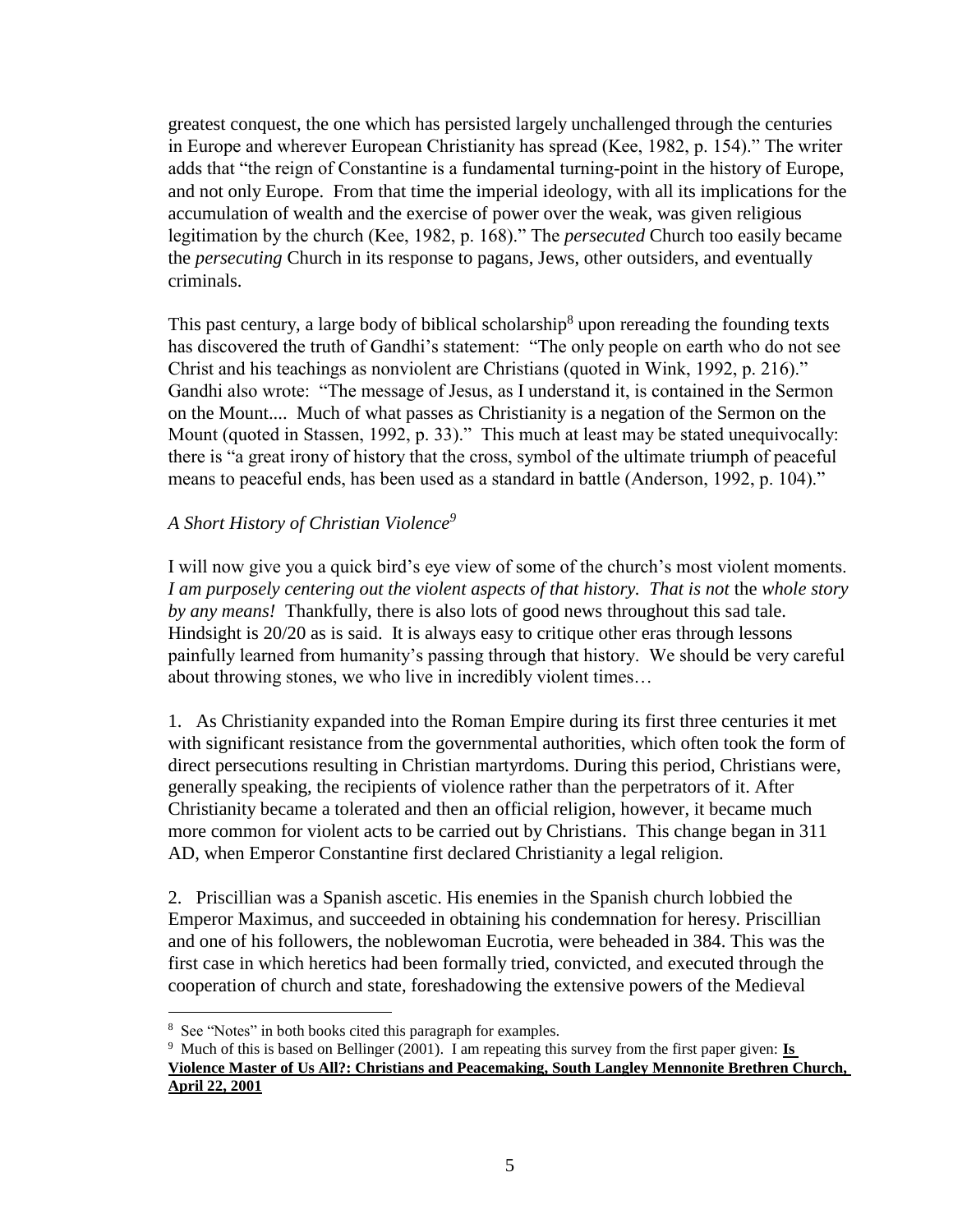Inquisition (Megivern, 1997, pp. 30-31). The intractable problem of the Church's dealing with the religious heretic that began with this case, continued during all subsequent centuries. The Church's resort to massive violence and capital punishment in response to *religious* heretics, became model for all Western States to treat *social* heretics – criminals – in the same way. Had earlier Christian intuitions of mercy, love, and forgiveness been dominant, Western criminal justice history might have turned out dramatically differently!

3. In the year 390, the people of Thessalonica murdered the military commander of the city. The Christian Emperor Theodosius ordered a massacre of the city's inhabitants, which resulted in more than 7,000 deaths. Under pressure of excommunication, exerted by Ambrose, Theodosius publicly repented of his sin (Dowley, 1995, p. 151).

For centuries afterwards, the church generally shrank from endorsing violence as a means of achieving justice. But this all began to change in the  $11<sup>th</sup>$  century, when Saint Anselm wrote his treatise on the atonement, during what is called by some the "Papal Revolution". It was so-called, because of the explicit move by the Church to be the ultimate power in Europe. More on this follows.

4. The Crusades were a series of military expeditions organized by Western European Christians, during the  $12<sup>th</sup>$  and  $13<sup>th</sup>$  centuries, in an effort to recover the Holy Land from the Muslim "infidels." The first Crusade was very successful militarily, achieving several victories over the Turks as the Western armies advanced toward Jerusalem. On July 1, 1097, one of the main Muslim armies was defeated and almost completely decimated by the Crusaders. Two years later the Crusaders reached Jerusalem and captured it after a relatively brief siege. In the course of taking the city they massacred most of the inhabitants—men, women, and children. Jerusalem was described by observers as being "awash in a sea of blood." The Crusaders saw their actions as being an expression of God's righteous judgment on the Muslim "infidels" who deserved to die for their rejection of Christ and their "desecration" of the Holy City. Various subsequent Crusades were carried out during the next two centuries, most resulting in military failure or short-lived Latin kingdoms in the East. The net result of the Crusades was to further separate the Eastern and Western branches of Christianity from each other and to ensure the alienation of the Muslim world from Christianity — an alienation which to a large extent has continued up to the present day (Dowley, 1995, pp. 278 - 279).

Between 1209 and 1229 a Crusade was organized against the Albigensian heretics in southern France. Because a significant portion of the nobility of that region had sided with the Albigensians, the fighting was long and drawn-out, resulting in tremendous loss of life. The Roman Catholic bishop of the city of Bezier, when asked by the besieging soldiers how to tell the heretics from the orthodox, is reported to have said: "Kill them all, God will sort them out."

5. The Inquisition was the internal European institution which corresponded to the external Crusades. Its main function was to identify and punish the "infidels" within the Western world who were perceived as a threat to society. The Inquisition was organized in the first half of the thirteenth century, largely in response to the Albigensian heresy in France, but its power was soon extended into many areas of Europe. Typically, the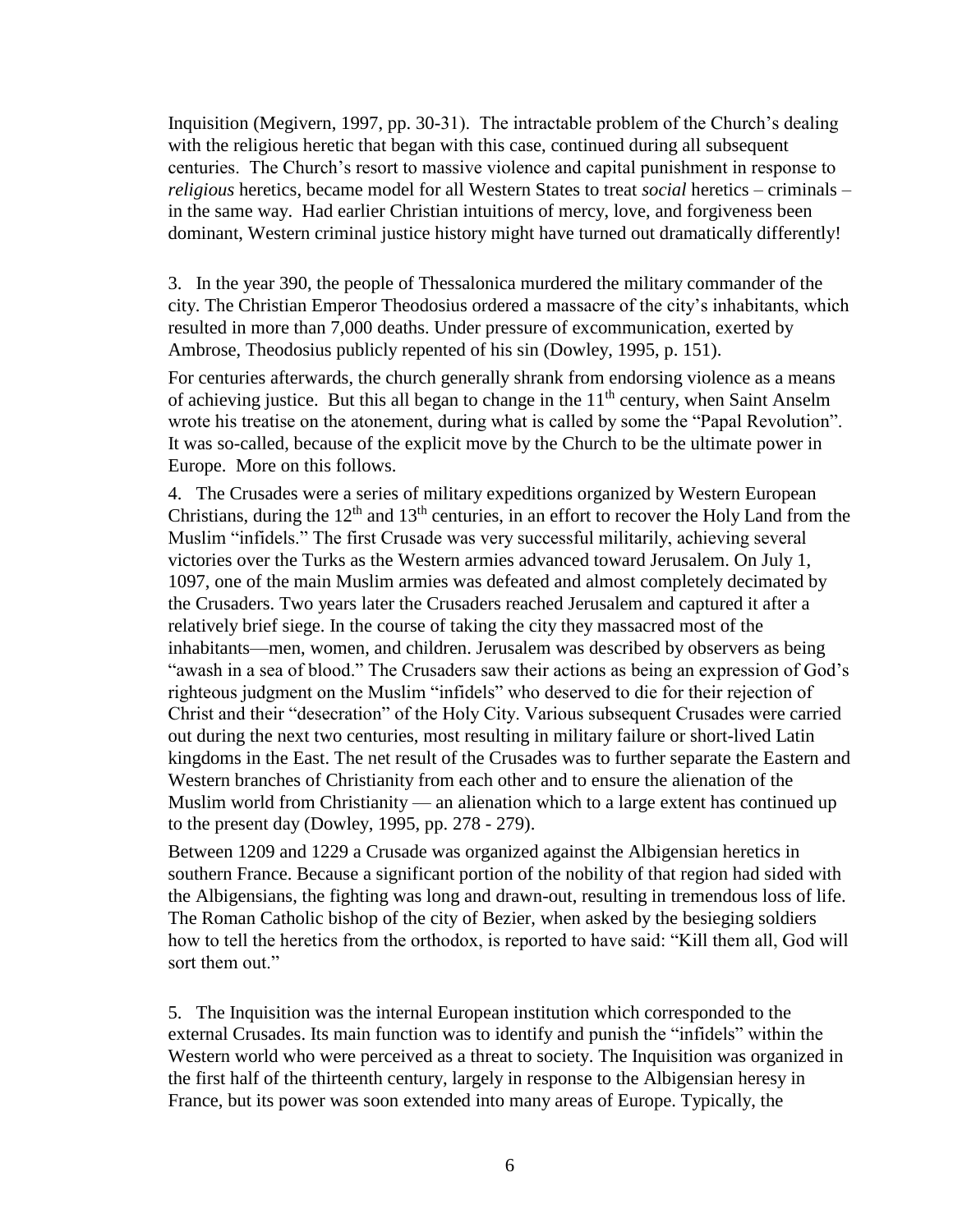Inquisitors would enter a city and establish a court. They would summon all heretics to come forward and confess their heresy. Those who did so were treated with relative leniency. Those who were accused of heresy by others and found guilty were punished more severely, sometimes with death (at the hands of the civil authorities, not the Inquisitors themselves). In 1252 Pope Innocent IV officially approved the use of torture by the Inquisition to extract "the truth" from defendants. Justification for this procedure was found in the tradition of Roman slave law. Methods of torture included the rack and placing hot coals on the soles of the feet. At the close of the court proceedings, the sentences of those found guilty were announced publicly in a ceremony referred to as an *auto-da-fé*—an 'act of faith' (Dowley,1995, pp. 321-324)."

In 1478 a relatively autonomous branch of the Inquisition was established with papal approval in Spain. It carried out a campaign against Jews and Muslims whose conversions to Christianity were thought to be insincere, against "witches," and in later decades against those accused of Protestant leanings. Tomás de Torquemada, the notorious Grand Inquisitor of Spain, burned at the stake thousands of alleged heretics between 1487 and 1498. The Spanish Inquisition was not formally dissolved until 1834 (O'Malley, 1996).

Thomas Aquinas in the  $13<sup>th</sup>$  century taught that the Church hoped for the conversion of the heretic, thus allowing him to respond to a first and second admonition. But if he remained unrepentant, then the Church ceased to hope for his conversion and looked to the salvation of others by excommunicating him and separating him from the Church, and furthermore delivered him to the secular tribunal to be exterminated thereby from the world by death. Aquinas quoted Jerome in support of this course of action: "Cut off the decayed flesh, expel the mangy sheep from the fold, lest the whole house, the whole dough, the whole body, the whole flock burn, perish, rot, die (Aquinas, 1988, p. 256)."

6. The magisterial reformers, Luther and Calvin, were not much different from the Roman Catholic leaders of the day with regard to their attitudes toward violence. Luther's teachings had indirectly contributed to the Peasants' Revolt in Germany in the 1520s. Luther called for suppression of the rebellious peasants in these well-known words: "Let everyone who can, smite, slay, and stab, secretly or openly, remembering that nothing can be more poisonous, hurtful, or devilish than a rebel. It is just as when one must kill a mad dog (Porter, 1974, p. 86)." In 1525, about 50,000 peasants were slaughtered by the German princes, urged on by Luther. The Consistory in Calvin's Geneva burned at the stake the anti-Trinitarian heretic Michael Servetus in 1553. Calvin is reputed to have favored beheading as a more humane form of execution in this case. Nevertheless, he approved of the Consistory's decision, and said that Servetus "cried like a Spaniard" as he was being burned.

7. The Catholics and the Protestants, especially the Reformed groups, were united in their fear and loathing of the Anabaptists, who had the audacity to proclaim that Christians should not be in the business of killing. For teaching this and other "heresies" they were killed. The following record of the execution of Anabaptist leader Michael Sattler conveys the atmosphere of the time very effectively: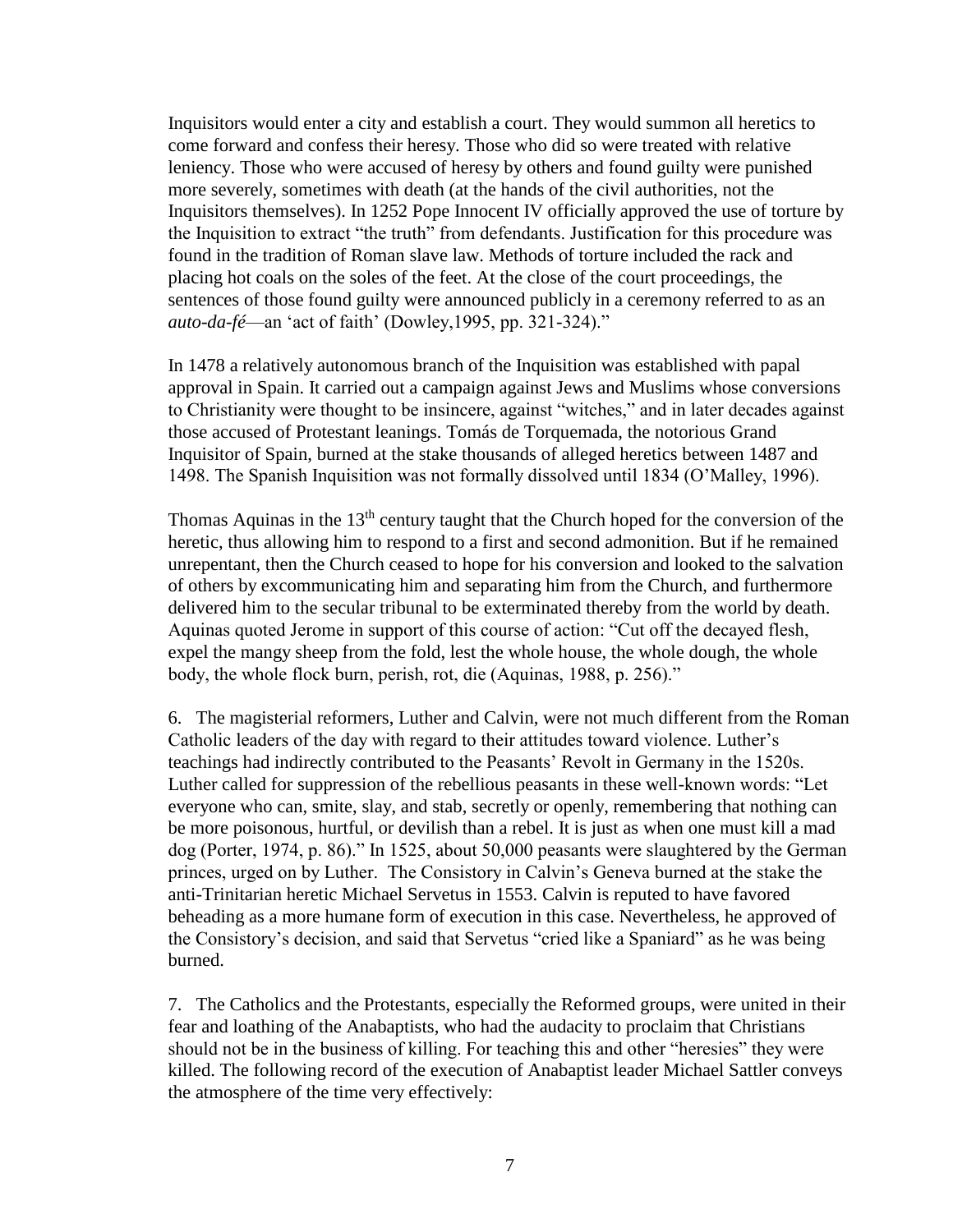… The judges having returned to the room, the sentence was read. It was as follows: "In the case of the attorney of His Imperial Majesty vs. Michael Sattler, judgment is passed that Michael Sattler shall be delivered to the executioner, who shall lead him to the place of execution and cut out his tongue, then forge him fast to a wagon and thereon with red-hot tongs twice tear pieces from his body; and after he has been brought outside the gate, he shall be plied five times more in the same manner…."

After this had been done in the manner prescribed, he was burned to ashes as a heretic. His fellow brethren were executed with the sword, and the sisters drowned. His wife, also after being subjected to many entreaties, admonitions, and threats, under which she remained steadfast, was drowned a few days afterward (Hunston, 1957, pp. 141 - 144).

Scenes such as this were repeated many times during the sixteenth century, resulting in the deaths of thousands of Anabaptists, who were perceived as dangerous heretics attacking the very foundations of Western Christian culture.

8. Violence between Catholics and Protestants occurred sporadically during the sixteenth and early seventeenth centuries, erupting finally on a grand scale in the Thirty Years War from 1618-1648 (Dowley, 1995, p. 427). During this period the Catholic armies of the Holy Roman Empire entered into battles with the Protestant armies of Bohemia, Germany, Denmark, and Sweden. Success and defeat ebbed and flowed for both sides for many years. Most of the fighting took place in Germany, resulting in widespread devastation. Historians estimate that the overall population of Germany was reduced by fifteen to twenty percent.

9. The American Civil War took place between 1861 and 1865. Historians estimate that 620,000 persons died in the war (Litwack, 1996). On both sides there were Christian soldiers ministered to and encouraged by chaplains who claimed that God was on their side.

10. In the  $20<sup>th</sup>$  century, about 110 millions were slaughtered in two Great World Wars, and hundreds of lesser conflicts. Christian chaplains were found in all countries with Christian origins fully supportive of their nation's war efforts. When for instance President Truman watched the detonation in the Nevada desert of the world's first nuclear bomb, he declared it was the greatest event in the history of the human race! Truman was a Baptist Sunday School teacher who also believed in the Resurrection… Shortly after the first test explosion, two atomic bombs were dropped on Hiroshima and Nagasaki, Japan, under Truman's authority, and with subsequent full blessing of American Protestant, Evangelical, and Catholic churches, instantly killing about 120,000 civilian men, women, and children in those cities. A few months earlier, with similar support by Allied Christians the world over, 100,000 civilian men, women, and children had been slaughtered in one night of an incendiary bombing raid on Tokyo, Japan.

Father George Zabelka was the Catholic chaplain with the US Army air force who blessed the men who dropped the bombs on Hiroshima and Nagasaki in 1945. He said this in an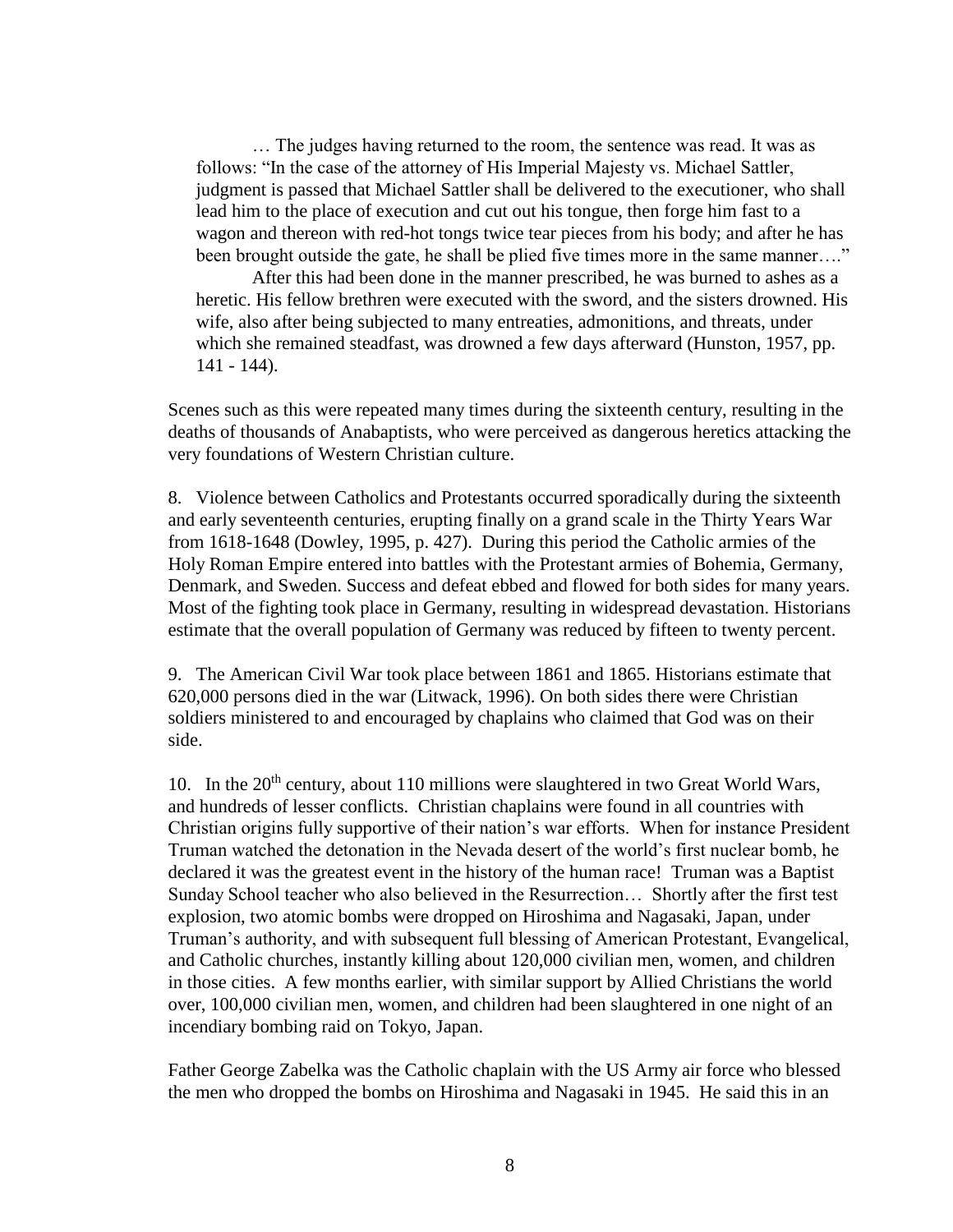interview: "The mainline Christian churches still teach something that Christ never taught or even hinted at, namely the just war theory, a theory that to me has been completely discredited theologically, historically, and psychologically.

"So as I see it, until the various churches within Christianity repent and begin to proclaim by word and deed what Jesus proclaimed in relation to violence and enemies, there is no hope for anything other than ever-escalating violence and destruction."

A theologian writes: "One reason that the world finds the New Testament's message of peacemaking and love of enemies incredible is that the church is so massively faithless. On the question of violence, the church is deeply compromised and committed to nationalism, violence, and idolatry (Hays, 1996, p. 343)."

If the essence of the "law" - of how we should live -, according to Jesus is *justice, mercy and faithfulness* (Matthew 23:23), the church stands overwhelmingly guilty of massive injustice, mercilessness, and faithlessness on the issue of violence.

### *More Church History: The Atonement and Western Penal Law<sup>10</sup>*

One more historical note needs to be added: how the Constantinian shift in Christian spirituality, from an initial profound disavowal of state-sanctioned scapegoating violence, to an embrace of the very state violence that killed its Founder, initiated also the devastatingly punitive and retributive Western penal law system that has been in place for almost a millennium.

From a biblical/Christian concept of justice where the victim's voice is the primary voice and where a dynamic attempt at reconciliation, restoration, transformation and shalom between offender, victim and community is centre-stage, there was a progressive move to a concept of justice where the emerging State is central and where the victim's voice is more and more silenced<sup>11</sup>. The victim is displaced by the King or Emperor responsible for 'keeping the peace' within the kingdom.

One author explains: "... 'The [novel eleventh century] Gregorian concept of the Church almost demanded the invention of the concept of the State (Berman, 1983/1997, p. 404).' " And "as the [eleventh century] Papal Revolution gave birth to the modern Western State, so it gave birth also to modern Western legal systems, the first of which was the modern system of [Church] canon law (Berman, 1983/1997, p. 115)."

There was also in the eleventh century the emergence of a theology of satisfaction under the influence of the treatise, *Cur Deus Homo* (*Why God Became Man*) by Anselm of Canterbury. Explains one author: "However broadly Anselm conceived justice, reason required that he stop at the boundary of grace. God is bound by his own justice. If it is

<u>.</u>

<sup>&</sup>lt;sup>10</sup> Throughout this section, I am drawing fairly extensively upon Allard and Wayne Northey (2001).

<sup>&</sup>lt;sup>11</sup> This process is well described in Van Ness and Strong (1997).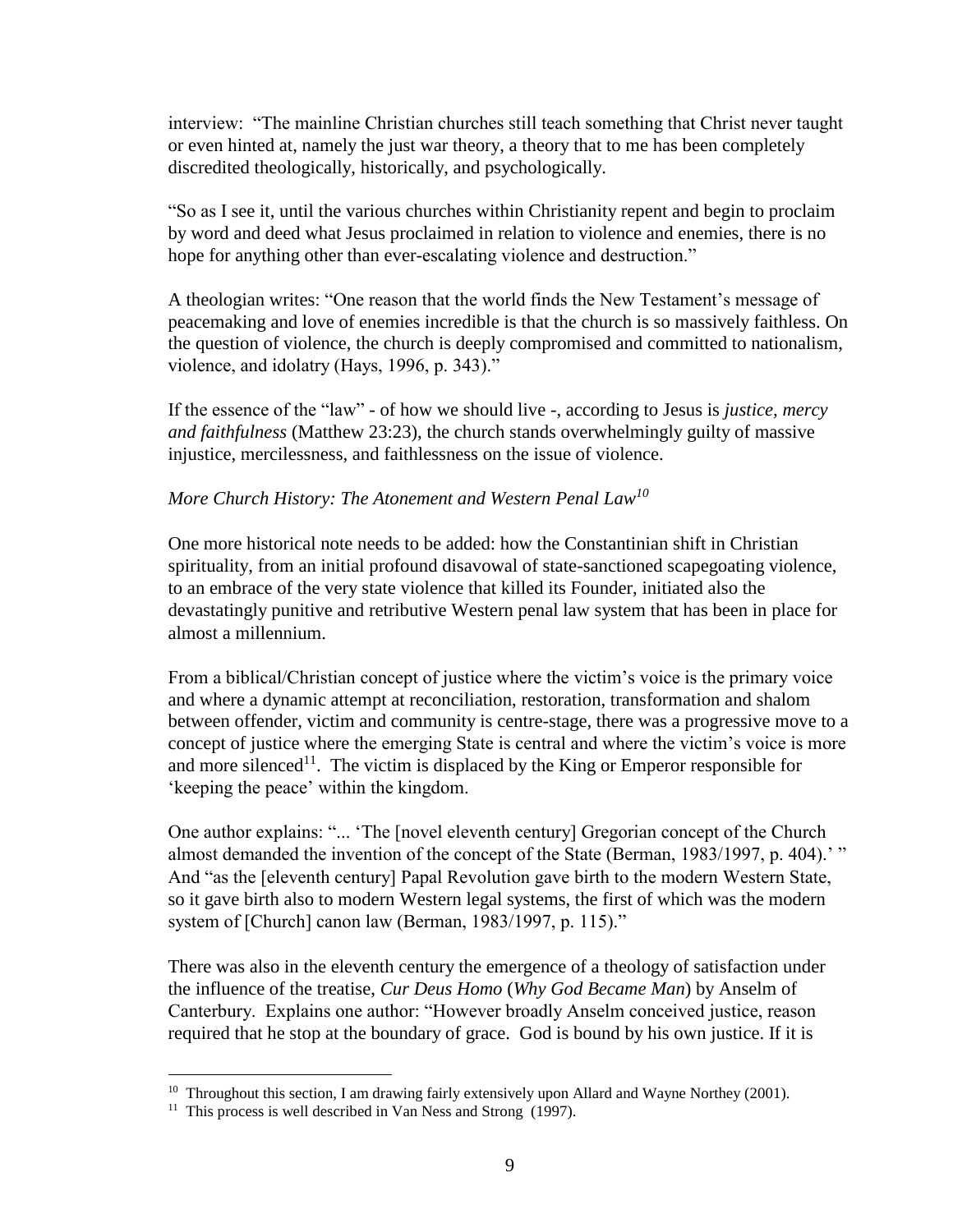divinely just for a man to pay the price for his sins, it would be unjust, and therefore impossible, for God to remit the price. In *Cur Deus Homo* Anselm's theology is a theology of law.

"Before the time of Anselm (and in the Eastern Church still) it would have been considered wrong to analyze God's justice in this way. It would have been said, first, that these ultimate mysteries cannot be fitted into the concepts and constructs of the human intellect; that reason is inseparable from faith – one is not the servant of the other, but rather the two are indivisible; and the whole exercise of a theology of law is a contradiction in terms. And second, it would have been said that it is not only, and not primarily, divine justice that establishes our relationship with God but also, and primarily, his grace and his mercy; that is his grace and mercy, and not only his justice, which explains the crucifixion, since by it mankind was ransomed from the power of the devil and the demons of death – the very power which had procured the slaying of Jesus in the first place but which then itself was finally conquered through the resurrection (Berman, 1983/1997, p. 180)."

Anselm's theory profoundly influenced the Western "cultural affect" - structural societal ethos - in all subsequent centuries. Although his theology of 'satisfaction', of 'atonement'<sup>12</sup> was never proclaimed as the official doctrine of the Christian church, it was widely accepted both in Catholicism and Protestantism and was to have devastatingly negative effects especially when applied to the criminal justice system<sup>13</sup>. Over the differing voices of many other Western Christian interpreters, Anselm's voice remained the strongest until well into the twentieth century.

Comments one astute theologian: "For the Church Fathers, it is the devil who – illegitimately – insists on the payment of the debt incurred by humankind. Anselm inverts this. Now it is God who, legitimately, exacts the payment of debt... In both Old and New Testaments an indebted person could be 'redeemed' by the payment of his or her debt. Jesus, following Deuteronomy, insists on the cancelling of debt as a fundamental aspect of Christian practice. Anselm, however, makes God the one who *insists* on debt. The debt humanity has incurred must be paid with human blood. The God who rejected sacrifice now demands it... From the start sacrifice and satisfaction run together... The God who

<u>.</u>

<sup>&</sup>lt;sup>12</sup> There have been four discernible views of the atonement in the history of the church (Bellinger, 2001, pp. 134ff), of which the second, the "satisfaction theory", has been the most dominant in Western history since the 11th century. "The second group of theories may be said to have originated with Anselm, who saw sin as dishonor to the majesty of God. On the cross the God-man rendered satisfaction for this dishonor. Along similar lines the Reformers thought that Christ paid the penalty sinners incurred when they broke God's law (Morris, 1974, p. 83)."

<sup>&</sup>lt;sup>13</sup> The main justification [for "new concepts of sin and punishment based on the doctrine of the atonement"] given by Anselm and by his successors in Western theology was the concept of justice itself. Justice required that **every sin (crime) be paid for by temporal suffering**; that the suffering, the penalty, be appropriate to the sinful act; and that it vindicate ("avenge") the particular law that was violated. As St. Thomas Aquinas said almost two centuries after Anselm's time, both criminal and civil offenses require payment of compensation to the victim; but since crime, in contrast to tort, is a defiance of the law itself, punishment, and not merely reparation, must be imposed *as the price for the violation of the law* (Berman, 1983/1997, p. 183. Italics in original; boldface mine)."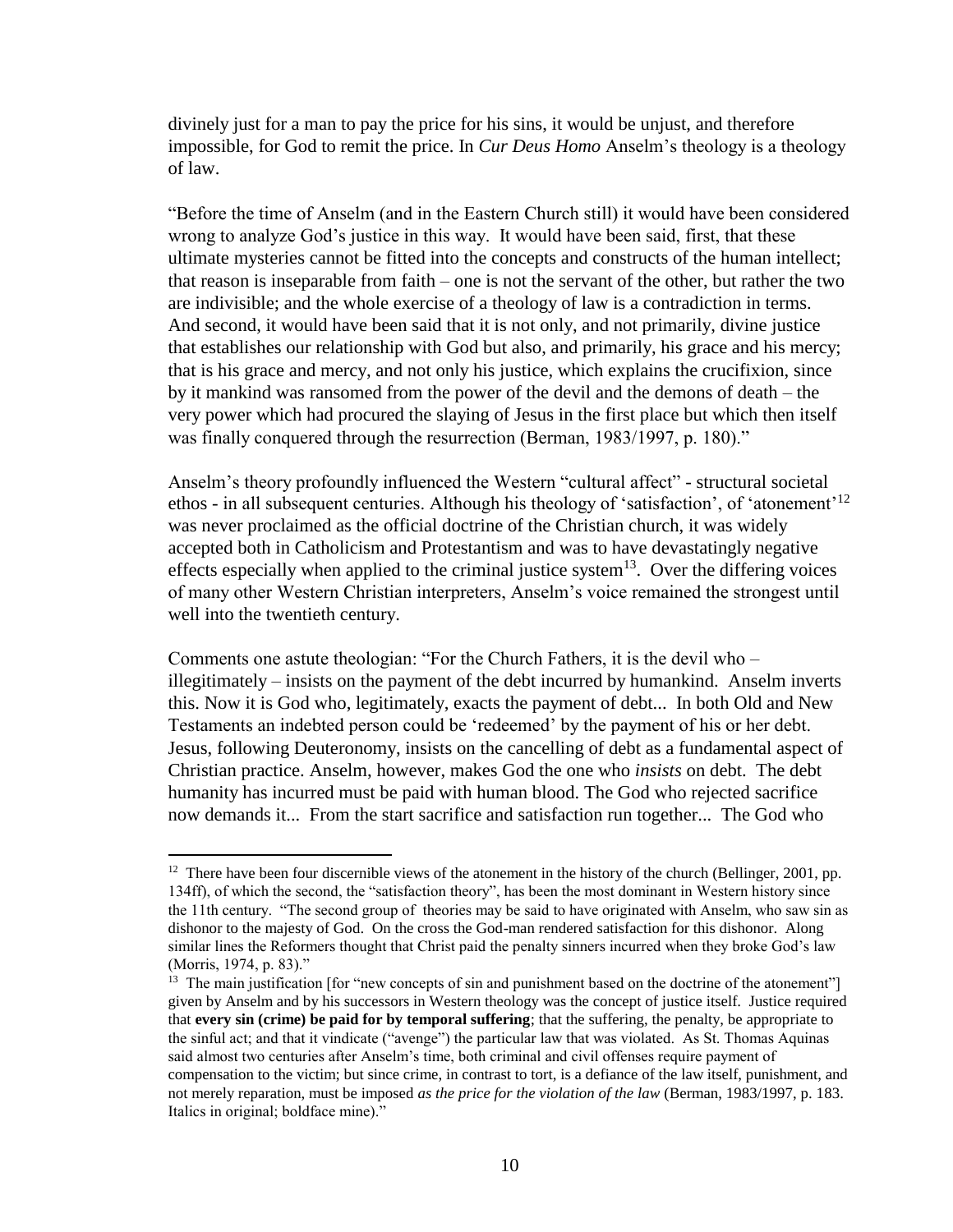liberates from law is now, in Anselm, understood as hypostasised, personified law... What remains... is a mysticism of pain which promises redemption to those who pay in blood. In this move a most fundamental inversion of the gospel is achieved, which prepares the way for the validation of criminal law as the instrument of God's justice instead of what it is in the gospel, an alienating construction which is at best a tragic necessity.

"The penal consequences of this doctrine were grim indeed. As it entered the cultural bloodstream, was imaged in crucifixions, painted over church chancels, recited at each celebration of the Eucharist, or hymned, so it created its own structure of affect one in which earthly punishment was demanded because God himself had demanded the death of his Son (Gorringe, 1996, pp. 102 & 103)." By the birth of the modern prison in the late eighteenth century, and persisting to the present, what emerged was a penal system dedicated to a "mysticism of pain" - *with no redemption*. (That's why by contrast the Stephen King novel and movie, *The Shawshank Redemption*, is so gripping!)

The scapegoat mechanism mentioned earlier as discerned by René Girard is "simply a generative scapegoat principle which works unconsciously in culture and society<sup>14</sup>." In the 1989 execution of serial killer Theodore Bundy, hundreds of men, women and children camped outside the Florida prison in a festive spirit one reporter likened to a *Mardi Gras*. The same reporter described the event as "a brutal act.. [done] in the name of civilization<sup>15</sup>." Bailie reflects on that commentary thus: "It would be difficult to think of a more succinct summation of the underlying anthropological dynamic at work: *a brutal act done in the name of civilization*, an expulsion or execution that results in social harmony. Clearly, after the shaky justifications based on deterrence or retribution have fallen away, this is the stubborn fact that remains: a brutal act is done in the name of civilization. If we humans become too morally troubled by the brutality to revel in the glories of the civilization made possible by it, we will simply have to reinvent culture. This is what Nietzsche saw through a glass darkly. This is what Paul sensed when he declared the old order to be a dying one (I Cor. 7:31). This is the central anthropological issue of our age<sup>16</sup>." (This was too, incidentally, the central motivation for Sister Helen Prejean's participation in the production of the movie *Dead Man Walking*. She writes, in the book by the same title: "I am convinced that if executions were made public, the torture and violence would be unmasked, and we would be shamed into abolishing executions<sup>17</sup>.")

Girard's serious engagement with the biblical texts led to a major discovery for him: the Christian New Testament is the ultimate demythologizer of all cultural norms of violence. "The third great moment of discovery for me was when I began to see the uniqueness of the Bible, especially the Christian text, from the standpoint of the scapegoat theory. The mimetic representation of scapegoating in the Passion was the solution to the relationship of the Gospels and archaic cultures. In the Gospels we have the revelation of the

<sup>14</sup> Williams, 1996, p. 294.

<sup>15</sup> Bailie, 1995, p. 79.

<sup>16</sup> *ibid*, p. 79.

<sup>17</sup> Prejean, 1993, p. 197.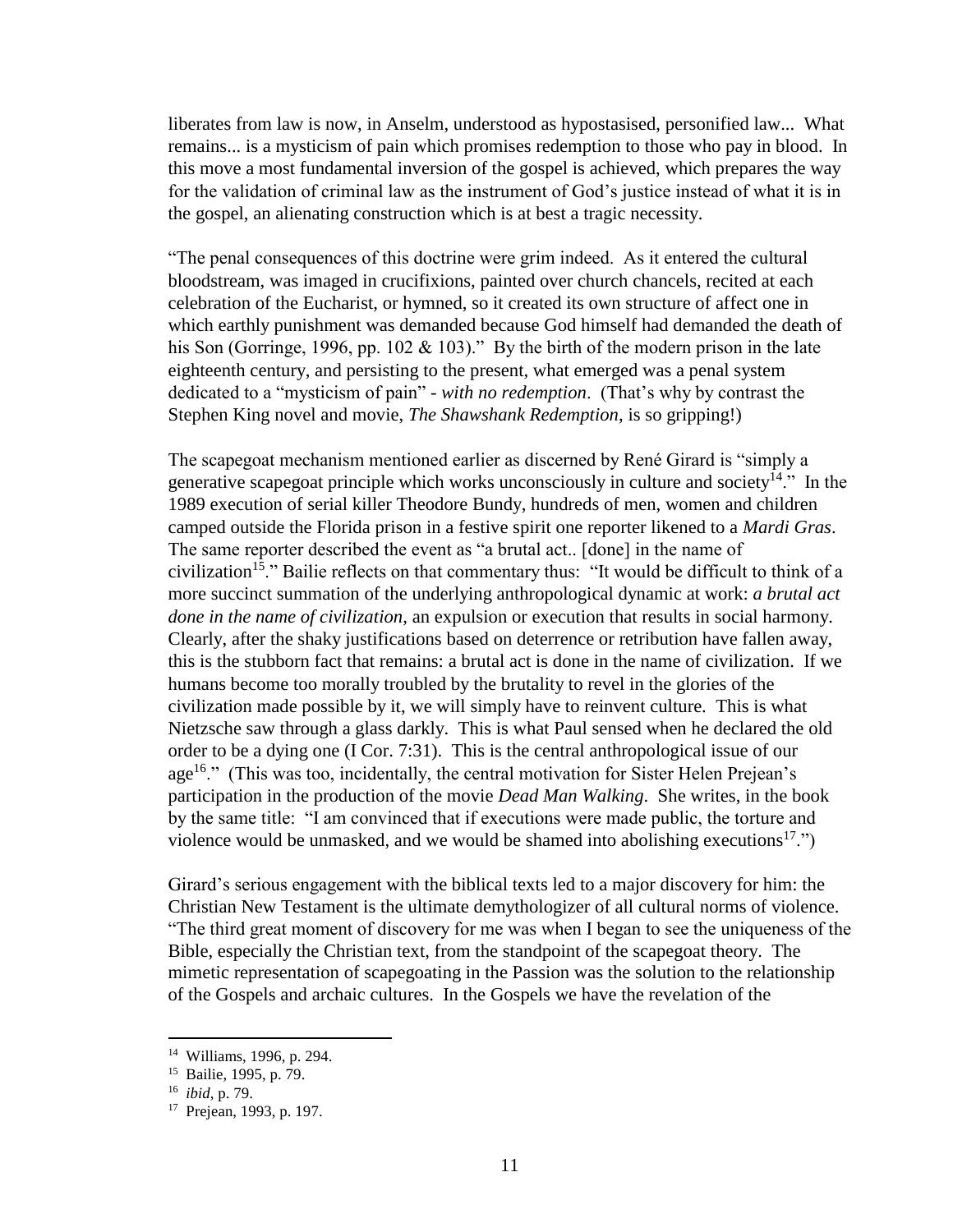mechanism that dominates culture unconsciously<sup>18</sup>." In particular, this has led to a totally nonviolent rereading of the atonement. Instead of a scapegoating "satisfaction theory" one author designates as seen a "mysticism of pain which promises redemption to those who pay in blood<sup>19</sup>, Girard claims "that scapegoating does not play an essential role in the Gospels, whereas it has an enormous role in myths since it generates them.... Christianity [witnesses] to the God who reveals himself to be the *arch*-scapegoat in order to liberate humankind $20$ ."

Girard's reading of the Gospel texts turns the dominant satisfaction theory of the atonement on its head<sup>21</sup>. He sees the scapegoat mechanism operative in the crucifixion to participate in the universal murderous lie upon which all cultures are founded and from which the Jesus story is the ultimate liberation.

Another writer asks in application of the earlier mentioned Girardian scapegoat theory, "Is it possible that what we call a criminal justice system is really a scapegoat mechanism (Redekop, 1993, p. 1)?" He continues later: "In a secular democratic society, nothing is as sacred as the law code and the justice system which enforces it. The buildings in which laws are made are the most elaborate and the courts in which decisions are made about points of law are the most stately. Formality, uniforms, and respect surround the agents of law (Redekop, 1993, p. 16)." He finally states baldly: "It is possible to think of the criminal justice system as one gigantic scapegoat mechanism for society.... [A] tiny percentage of offenders who are severely punished can be thought of as a collective scapegoat for society (Redekop, 1993, pp. 33 & 34)."

The entire Girardian project in reading the Bible points to a profound *nonviolent image* of God. It discerns a dynamic of subversion within the Judeo-Christian tradition itself whereby God is eventually shorn of all violent attributes. It is a process "in travail", whose culmination in Jesus on the Cross is the ultimate negation of all violence in God and hence humanity. Says one commentator: "The experience of being morally shaken by a public execution is the beginning of an anthropological and spiritual revolution for which the term 'Christianity' was coined decades after the public execution of Jesus (Bailie, 1995, p. 83)."

Since Constantine pragmatically and politically, and since Anselm theologically, the church has inconceivably claimed legitimacy for *the very violence that killed its Founder!* It further arrogated to itself, and society under its influence, that same rightfulness. This is the most amazing inversion of Christian spirituality in the long history of the Church.

René Girard, and the plethora of articles and books inspired by his writings, point to a reading of God in the Christian Scriptures "which is absolutely incompatible with any perception of God as involved in violence, separation, anger, or exclusion (Alison, 1996, p.

<u>.</u>

<sup>18</sup> Williams, 1996, p. 263.

<sup>19</sup> Gorringe, 1996, p. 102.

<sup>20</sup> Williams, 1996, p. 263.

<sup>&</sup>lt;sup>21</sup> This is the sustained presentation in *I See Satan Fall Like Lightning* (2001). See also Bellinger (2001), "Conclusion: The Healing of the Soul", pp. 134ff.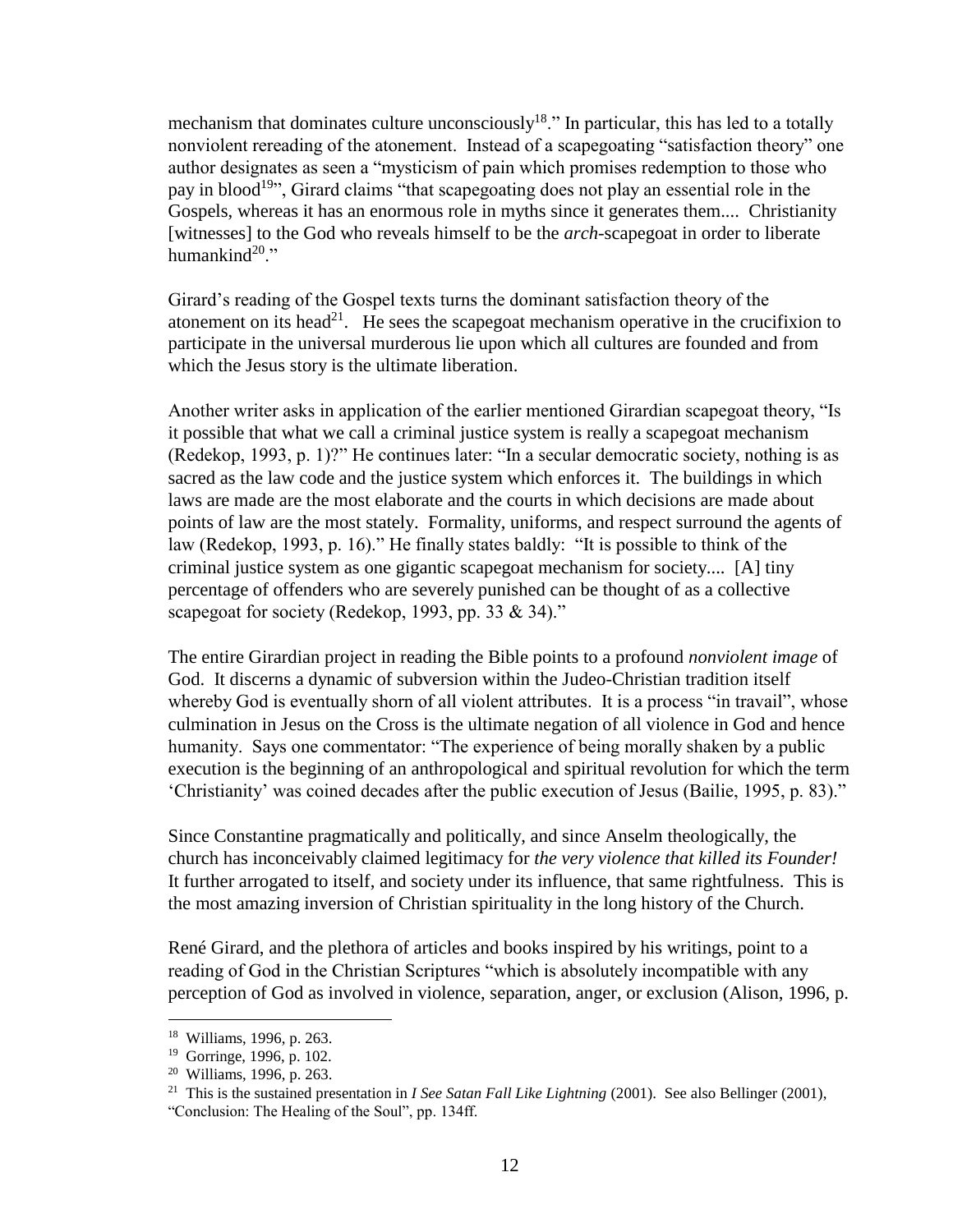48.)." Read as fundamental texts of cultural deconstruction, the Christian Scriptures emerge as radically demythologizing texts<sup>22</sup>.

The highly violent nature of the Western legal tradition would have been vastly different had this arguably more faithful reading of the founding texts been dominant. That is in fact the burden of Timothy Gorringe's masterful work, *God's Just Vengeance* (1996), which profoundly critiques Anselm's satisfaction theory of the atonement.

So instead of a merciful and compassionate God as revealed in Jesus the Christ, the Christian "god" became a severe judge (for the past millennium *the* dominant Western image of God) bent on punishment and almost literally 'blood-thirsty'. Christians who used the Cross to scapegoat the Jews, to lead Crusades and persecute others totally reversed what the Cross had originally stood for in Jesus' death and resurrection. " 'Quick, head off, away with it, in order that the earth does not become full of the ungodly.' The voice is distinctly Martin Luther's. Rulers are the ministers of God's wrath, Luther insisted, whose duty it is to use the sword against offenders. They are 'God's hangmen' (Gorringe, 1996, p. 131)." Luther is merely representative of Protestant and Catholic violently punitive church theory and practice dominant since the 11th century.

Vern Redekop in the book earlier quoted<sup>23</sup> has best explored the implications of Girard's New Testament reading for criminal justice.

The 'modern prison' was to drastically grow during the  $19<sup>th</sup>$  century as the new form of punishment but the punitive attitude in the church remained alive and well. As Gorringe says: "For those who hope to find in the witness of the church some signs of the work of the Holy Spirit an examination of the role of the church in the penal debates of the nineteenth century is depressing indeed. From start to finish the bishops proved staunch supporters of flogging and hanging. When the Duke of Argyll echoed Luther in calling society a minister of divine justice in imposing capital punishment, Samuel Wilberforce, the Bishop of Oxford, cried, 'Hear, hear!' In a debate on flogging in 1883 the Bishop of Rochester, in an extraordinary unpleasant intervention, said that offenders should be 'scoured to the bone'. In the prison chaplains were not simply functionaries, but often did their best to extract confessions of guilt, and in attending executions gave divine sanction to legal violence<sup>24</sup>."

Through the centuries, the restorative voice of the gospel did not die completely and found deep echoes in the Anabaptist tradition for instance, and elsewhere, but, in the words of the Most Rev. E.W. Scott, "[..] all too often the State has claimed divine authority for legal actions for which no such authority exists. In this process the Church, which should have been challenging or critiquing the civil authority from a Biblical perspective, has too often allowed itself to be 'domesticated' and has blessed and sanctioned when it ought to have

 22 This theme of "demythologising" or "demystification" is especially developed by René Girard in *I See Satan Fall Like Lightning* (2001). See in particular Chapter 11, "The Triumph of the Cross", pp. 137 – 153.

<sup>23</sup> Redekop (1993).

<sup>24</sup> Gorringe, 1996, p. 211.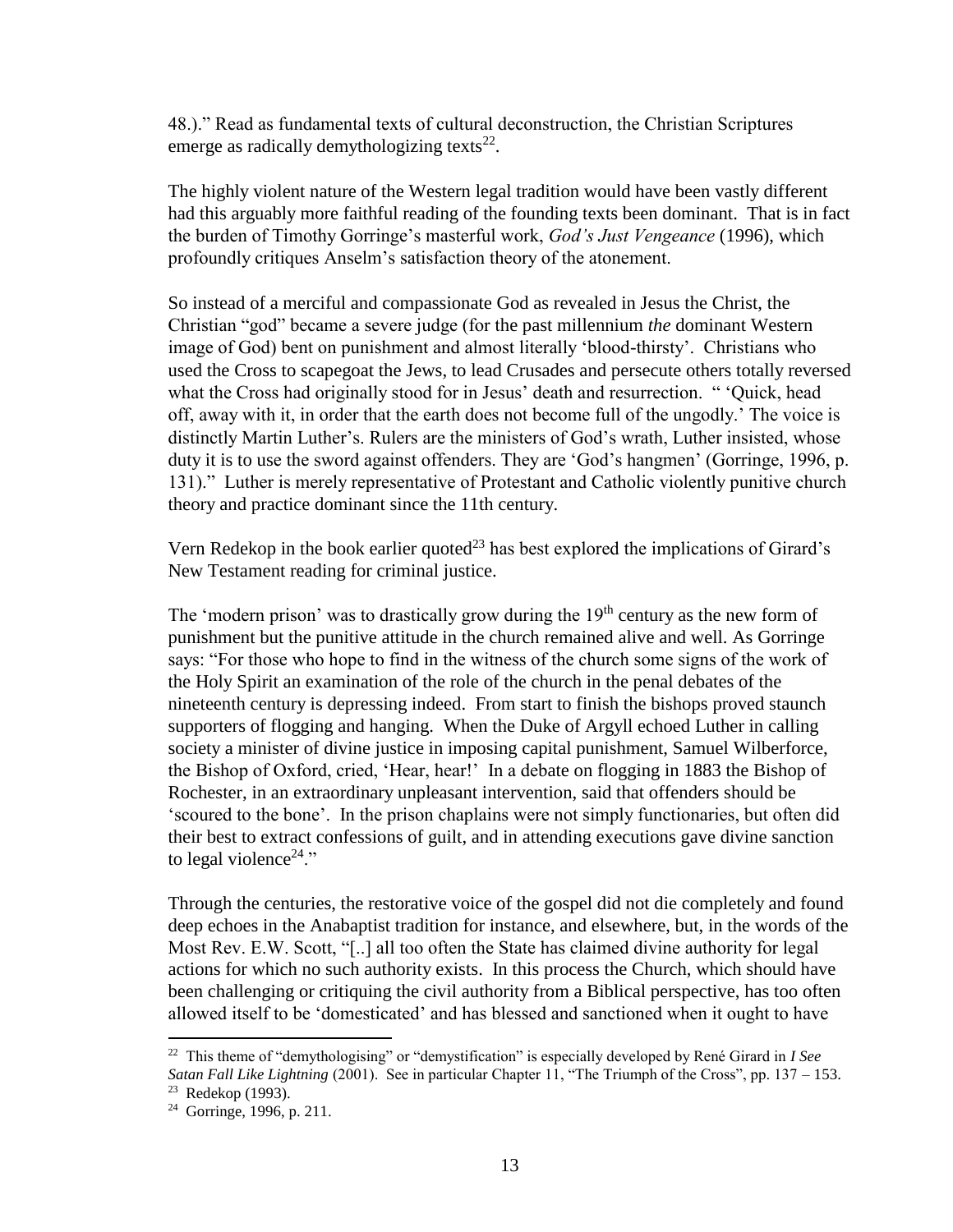challenged<sup>25</sup>."

In the first centuries CE, as the Church and the State were defining their own identity, they engaged in a duet of cooperation. In the twelfth century, the duet truly became a dual where the dividing lines of power were clearly drawn. It led, during the modern period, to full disengagement. Over the centuries, in the area of criminal justice, the Christian church moved from a theology of grace and servanthood to a theology of law and punishment. Will the Restorative Justice treasure remain deeply buried or will the Christian church have the courage to raise a prophetic voice within the criminal justice system? A decisive answer is urgently needed.

There is an excellent Chaplaincy document that reads in part: "Restorative Justice can help reduce the level of pain so that healing may begin to take place, but it should never be forced on anyone. If it is embraced freely, it can have deep and lasting effects on individuals and communities. Our goal is to seek Shalom, harmony and security for all, with reconciliation and healing replacing revenge and pain.

"We believe that the search for true and satisfying justice is forever linked to the spiritual growth of all concerned. The path of over-incarceration, of a vengeful spirit and a punitive mentality, can only dry up the soul of our country (*A Call for Justice*, Interfaith Committee on Chaplaincy in the Correctional Service of Canada, September 1997)."

From Matthew 5 - 7 and Luke 6 to Romans 5:6 - 11 and 12:1-21; from 2 Corinthians 5:11- 21 to Ephesians 2:11- 22 and 5:1 & 2, and in many other passages of the New Testament, one can recapture the heartbeat of God for restoration, reconciliation and peaceful communities. Although other passages such as Romans 13, 1 Peter 2 and Titus 3 were often read politically and used to justify wars, crusades and vengeful attitudes towards offenders, we are not left with an irreconcilable dilemma.

"Our fundamental hermeneutic principle must be derived from the overall *direction* of the New Testament documents. The central story they tell speaks of God's movement 'downwards and to the periphery, his unconditional solidarity with those who have nothing, those who suffer, the humiliated and injured'. This represents a diametrically opposite perception to the Roman view which assumed that, as Caesar once said to his rebellious soldiers, 'as the great ordain, so the affairs of this world are directed'. The crucifixion of Jesus, on the other hand, constitutes 'a permanent and effective protest against those structures which continually bring about separation at the centre and the margin.' It is this protest rather than an endorsement of expiatory sacrifice, which is the heart of the New Testament witness. Turning Christianity into a cult centred on an expiatory death achieved long ago, and honoured in the present by other - or inworldly asceticism, represented an easy option, a refusal of the costliness of the gospel ethic, of a realization of the Jubilee prescriptions. The recovery of a text of protest and critique would serve to create quite different mentalities and structures of affect from those avowed by

<sup>25</sup> Scott, 1981.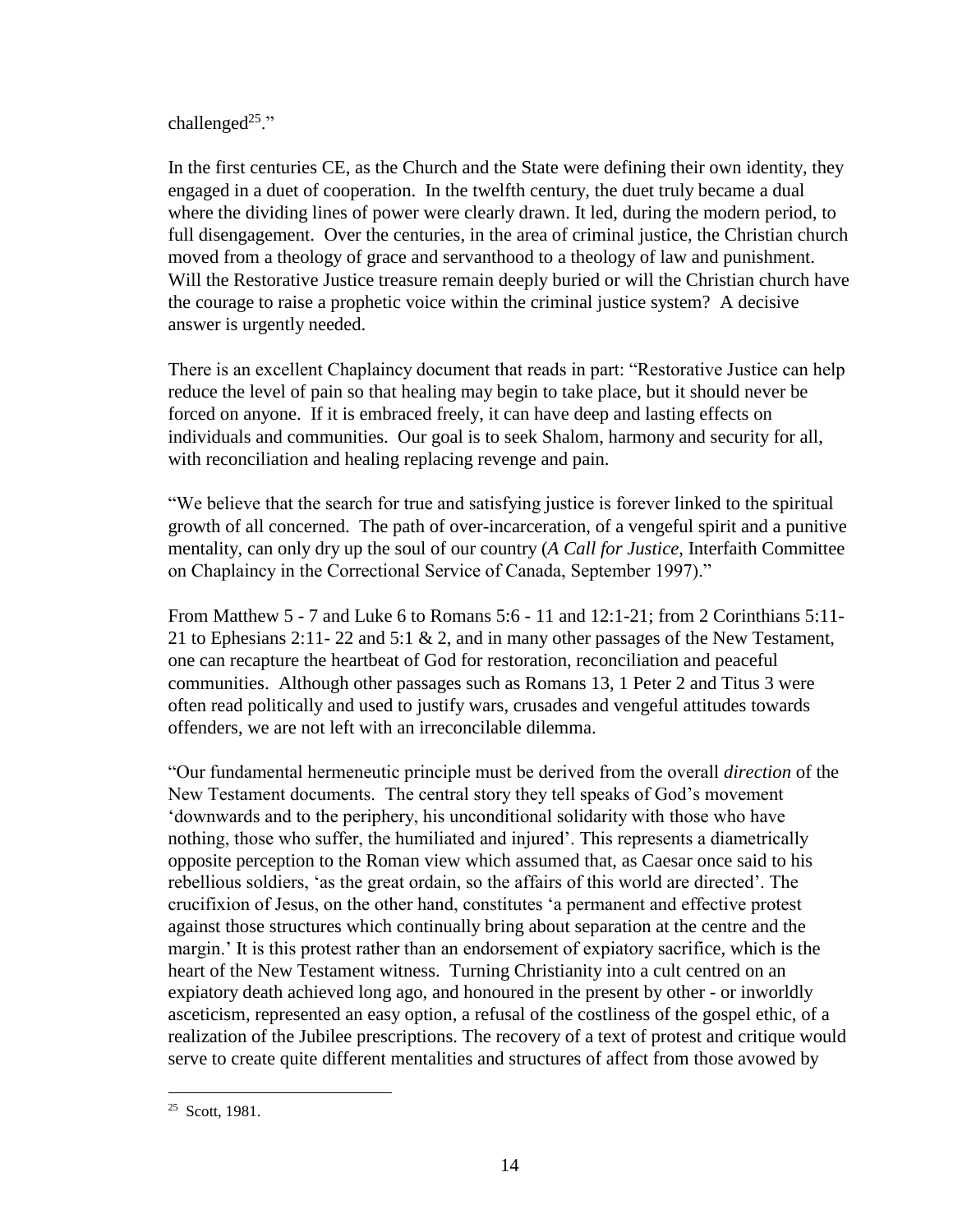### Christendom<sup>26</sup>."

Over the last twenty-five years, in many countries, there have been a number of initiatives challenging us to go beyond a retributive justice to a Restorative Justice. These initiatives have been emerging signs of hope calling for a radical reengagement of the Christian faith in criminal justice issues from a Restorative Justice perspective. A brief mention of some of these trends seeks to open vistas on the new paradigm:

Victim Offender Reconciliation Programs (VORP): Pioneered by Canadians over twentyfive years ago, the VORP programs demonstrated that there are better ways than incarceration for many types of offenses. Used at first in property crimes, the Victim Offender Mediation Program (VOMP)<sup>27</sup> in British Columbia, Canada is ample proof over the last several years that, properly done, victim offender mediation can be successfully applied in the most serious of cases.

Church Council for Justice and Corrections (CCJC): Relentlessly through the years CCJC has engaged the churches of Canada on a journey of rediscovery of the theological/biblical foundations of a more satisfying, transformative, real justice. CCJC played a significant role in the abolition of capital punishment in Canada and has provided the churches with many valuable hands-on tools in the area of criminal justice<sup>28</sup>.

CSC Mission and NPB Mission: The missions of both the Correctional Service of Canada and the National Parole Board are a commitment to enlightened corrections where offenders, victims and the communities must be treated with respect and professionalism of the highest order $29$ .

New Partnerships: As never before, new partnerships between various government departments and the private sectors are being formed to move forward a Restorative Justice agenda. Circle sentencing, family conferencing, restorative parole, etc. are now the subject of daily conversation in many government quarters. There is locally, under Correctional Services Canada, a "Restorative Justice Council" composed of government and nongovernment persons. It promotes the Restorative Justice agenda widely throughout federal Corrections on the West Coast<sup>30</sup>.

Community Chaplaincies/Circles of Support: These growing initiatives seek to involve the faith communities in playing a more significant role with offenders and victims and

<sup>26</sup> Gorringe, 1996, p. 82.

<sup>&</sup>lt;sup>27</sup> For a copy of two evaluations of this program, and more on the program itself, write: FRCJIA,  $101$  -20678 Eastleigh Cres., Langley BC, V3A 4C4, CANADA.

<sup>28</sup> One of its most helpful resources for this discussion is *Satisfying Justice* (CCJC 1996).

<sup>&</sup>lt;sup>29</sup> May be ordered from CSC Chaplaincy, 340 Laurier Ave. W., Ottawa Ontario, K1A 0P9, CANADA. Of course theory, as talk, is cheap! It's how these statements are lived out that makes the difference!

<sup>&</sup>lt;sup>30</sup> A Restorative Justice guide was produced by them, which may be ordered by contacting: Nellie Taylor or Edi Martin: Phone (604)826-5765; Fax (604)826-5519; Box 50, 33737 Dewdney Trunk Road, Mission BC, V2V 4L8.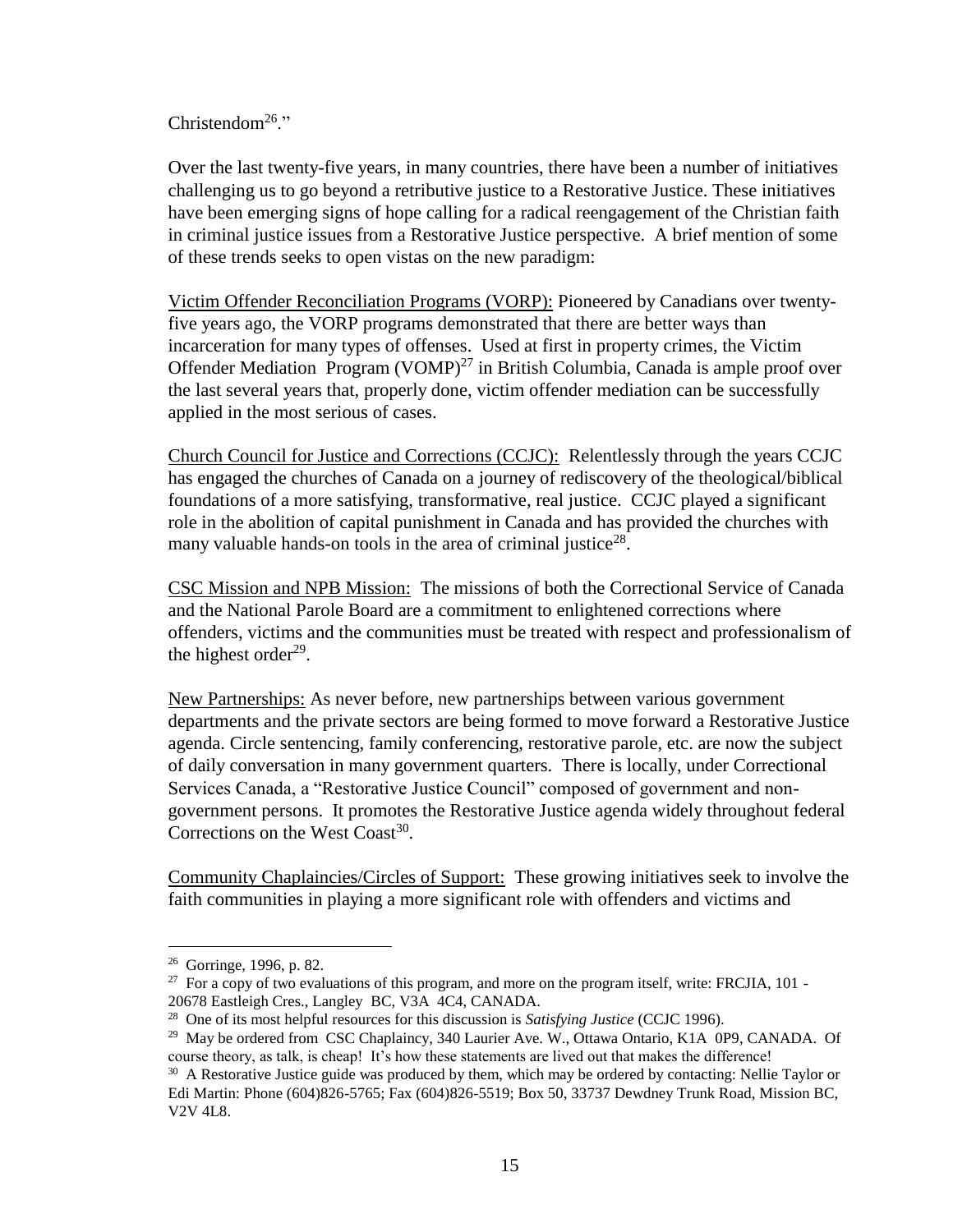ensuring that crime is returned to the communities for creative solutions $31$ .

Restorative Justice Week: This yearly event in November is proving to be one of the most effective educational tools to sensitize people of faith to the challenges of doing justice in a biblical way<sup>31</sup>. There is also an annual Restorative Justice Conference hosted by Ferndale Institution in Mission, open to the public.

A Call to Justice: This 1997 proclamation by the Interfaith Committee on Chaplaincy in the Correctional Service of Canada deserves to be publicized more widely as it is a call to Restorative Justice by rediscovering our spiritual roots<sup>31</sup>.

These are but a few examples among many initiatives engaging the churches in a reexamination of their attitudes in the criminal justice system.

William Stringfellow has written: "There comes a moment when words must either become incarnate or the words, even if literally true, are rendered false (1973**,** p. 21)".

At the end of our journey toward the understanding of the spiritual roots of Restorative Justice within Christianity, if it is true that the Christian Church:

\* lost its 'scriptural' understanding of justice,

<u>.</u>

\* was deeply influenced by the Roman slavery concept of law,

\* fell prey to a theology of punishment and vindication,

\* and must rediscover the richness of its heritage,

then, such a recovery is a call to repentance and conversion, to creativity and community.

A call to repentance and conversion: As a Christian becomes a pilgrim on the roads of history and realizes how the message of Christ was subverted, misused to oppress, there is a call to humble repentance and personal conversion. It should lead to a commitment to influence through servanthood and not through power and to daily seek a change of heart as the line dividing good and evil cuts through the heart of every human being.

A call to creativity: As Christians return to the spiritual roots of Restorative Justice they will be challenged to discover new ways of doing justice. They will have to learn to dream new dreams and pursue new visions. It is a call to co-operation, partnership in new creative ways.

A call to community: Most fundamentally, Restorative Justice is a call to build new communities where acceptance and reconciliation are realities. Restoration and reconciliation are lived in the community of the covenant of love between God and humankind. Being a follower of Christ is far more than experiencing a personal conversion. It is becoming part of a community committed to justice in a world of injustices, a community committed to listening to all sides when crime happens, a

<sup>&</sup>lt;sup>31</sup> For more information, please contact: CSC Chaplaincy, 340 Laurier Ave. W., Ottawa Ontario, K1A 0P9, CANADA.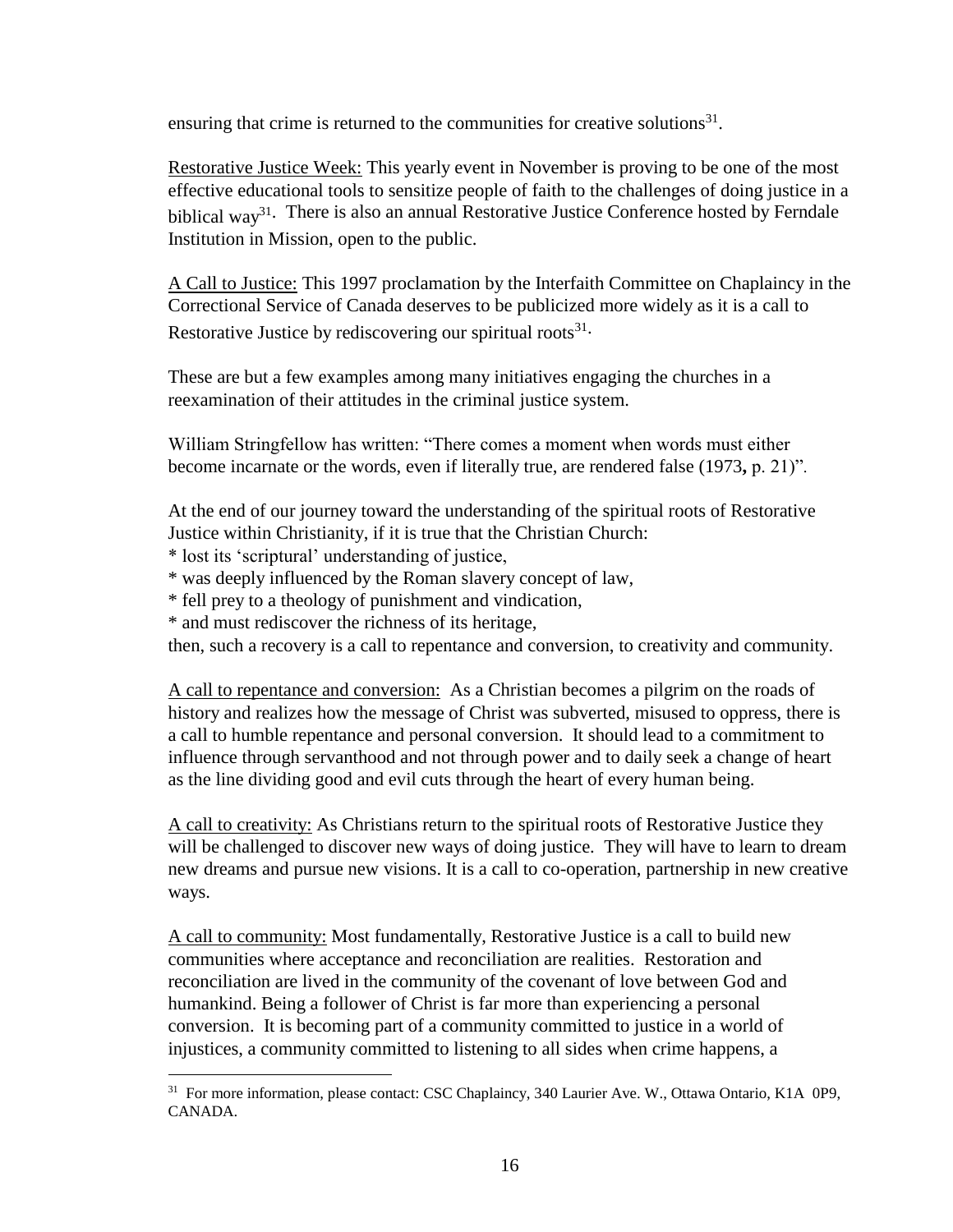community committed to truth beyond the guilty/not guilty dichotomy and a community committed to offering opportunities for reparation and peacemaking so that offenders and victims find healing in a community of hope.

"Assured of God's justice and undergirded by God's presence, they [the Christians] are to break the cycle of violence by refusing to be caught in the automatism of revenge. It cannot be denied that the prospects are good that by trying to love their enemies they may end up hanging on a cross. Yet often enough, the costly acts of nonretaliation become a seed from which the fragile fruit of Pentecostal peace grows – a peace between people from different cultural spaces gathered in one place who understand each other's languages and share in each others' goods $32$ ."

The God of Jesus Christ calls us to nothing less.

## *Conclusion*

In 1993 Lee Griffith published *The Fall of the Prison: Biblical Perspectives on Prison Abolition*. His is a *tour de force* on a spirituality of penal abolition. The book's opening shot is: "The gospel is profoundly scandalous, and until we hear at least a whisper of its scandal, we risk not hearing any part of it (Griffith, 1993, p. 1)." He presents his thesis in beguilingly simple terms: "Ultimately, there are not two kingdoms but one - the kingdom of God... 'Freedom to the captives' is not proclaimed [by Jesus] in some other world but in our world. The matter finally comes down to a peculiar question: Are there prisons in the kingdom of God? And if there are no prisoners there and then, how can we support the imprisonment of people here and now? For in fact, the kingdom of God is among us here and now (Griffith, 1993, p. 28)."

*How indeed can a Christian spirituality, responsive to the liberating thrust of the New Testament founding texts, so utterly contradictory to state-sanctioned scapegoating violence, support penal (pain delivery!) justice?* That is the "peculiar question" this paper leads to.

A contemporary theologian writes: "…the human walk… begins in slavery and ends in freedom, and [its] point of progress at every moment is faith (Johnson, 1990, p. 11)." That is the quintessence of spirituality arising from the Judeo-Christian narrative. It shouts from the housetops: "Freedom for the prisoners (Luke 4:18)!", and "It is for freedom that Christ has set us free (Galatians 5:1)!"

René Girard states: "In the Hebrew Bible, there is clearly a dynamic that moves in the direction of the rehabilitation of the victims, but it is not a cut-and-dried thing. Rather, it is a process under way, a text in travail; it is not a chronologically progressive process, but a struggle that advances and retreats. I see the Gospels as the climactic achievement of that trend, and therefore as the essential text in the cultural upheaval of the modern world

<sup>32</sup> Volf, 1996, p. 306.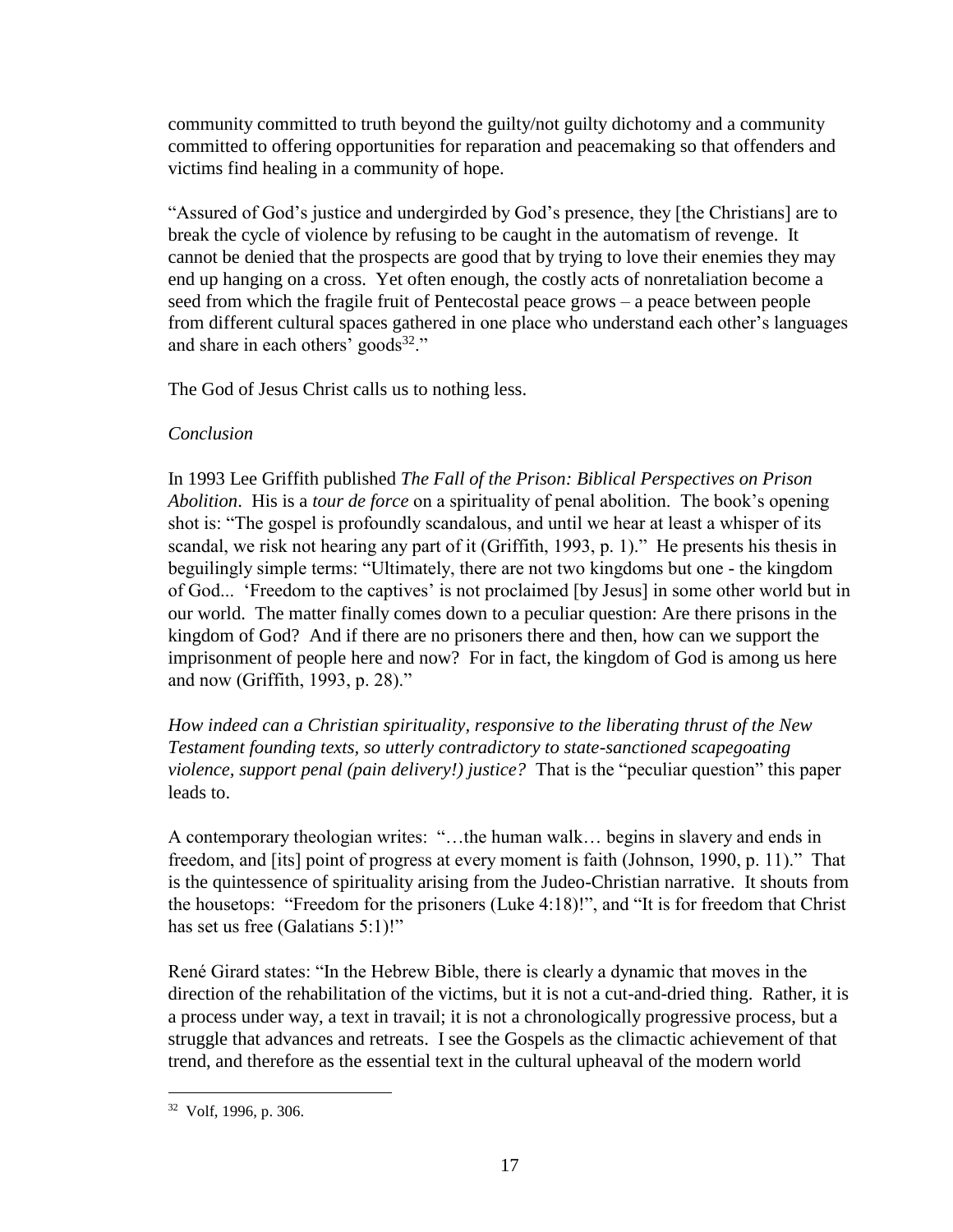(Hamerton-Kelly, 1987, p. 141)." If Girard is right, part of that "cultural upheaval" is penal abolition and transformative justice.

One writer commented on Griffith's book thus: "Jesus said he had come to proclaim release to the prisoners. In *The Fall of the Prison* Lee Griffith makes what Jesus meant altogether clear. Now it is for us who have ears (quoted in Griffith, 1993, back cover)."

Indeed! What is needed is a spirituality of transformative justice with ears - then hands and feet!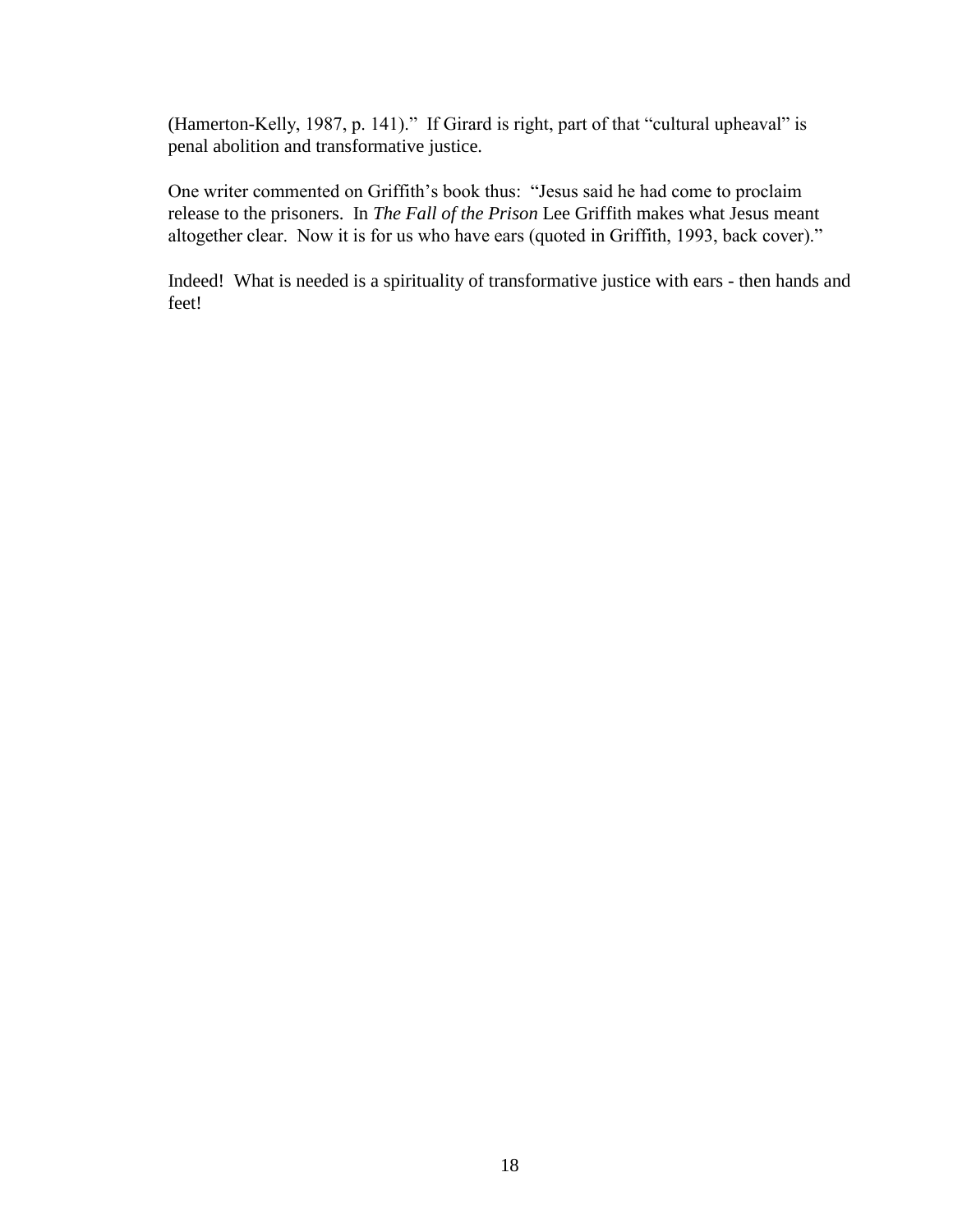#### References

Alison, James (1993). *Knowing Jesus*, Springfield: Templegate.

Alison, James (1996). *Raising Abel: The Recovery of the Eschatological Imagination*, New York: Crossroad.

Alison, James (1997) *The Joy of Being Wrong: Original Sin Through Easter Eyes*, New York: Crossroad.

Allard, Pierre and Wayne Northey (2001). "Christianity: the Rediscovery of Restorative Justice", *The Spiritual Roots of Restorative Justice*, Michael Hadley, ed., SUNY Press: New York.

Anderson, Paul N. (1992). "Jesus and Peace", pp. 104 - 130, *The Church's Peace Witness*, Marlin E. Miller and Barbara Nelson Gingerich, editors, Grand Rapids: Eerdmans.

Aquinas , St. Thomas, (1988). *On Law, Morality, and Politics*, William P. Baumgarth and Richard J. Regan, eds. Indianapolis: Hackett Publishing Company.

Bailie, Gil (1995). *Violence Unveiled: Humanity at the Crossroads*, New York: Crossroad.

Bellinger, Charles K. (2001). *The Genealogy of Violence: Reflections on Creation, Freedom, and Evil*, New York: Oxford University Press.

Berman, Harold J. (1983/1997). *Law and Revolution: The Formation of the Western Legal Tradition*, Cambridge: Harvard University Press.

Cayley, David (1998). *The Expanding Prison: The Crisis in Crime and Punishment and the Search for Alternatives*, Toronto: Anansi.

CCJC [Church Council on Justice and Corrections, The] (1996). *Satisfying Justice: A Compendium of initiatives, programs and legislative measures*, Ottawa: Correctional Services Canada.

Christie, Nils, (1982). *Limits to Pain*, Oxford: Martin Robertson.

Dowley Tim, ed. (1995). *Introduction to the History of Christianity*, Minneapolis: Fortress Press.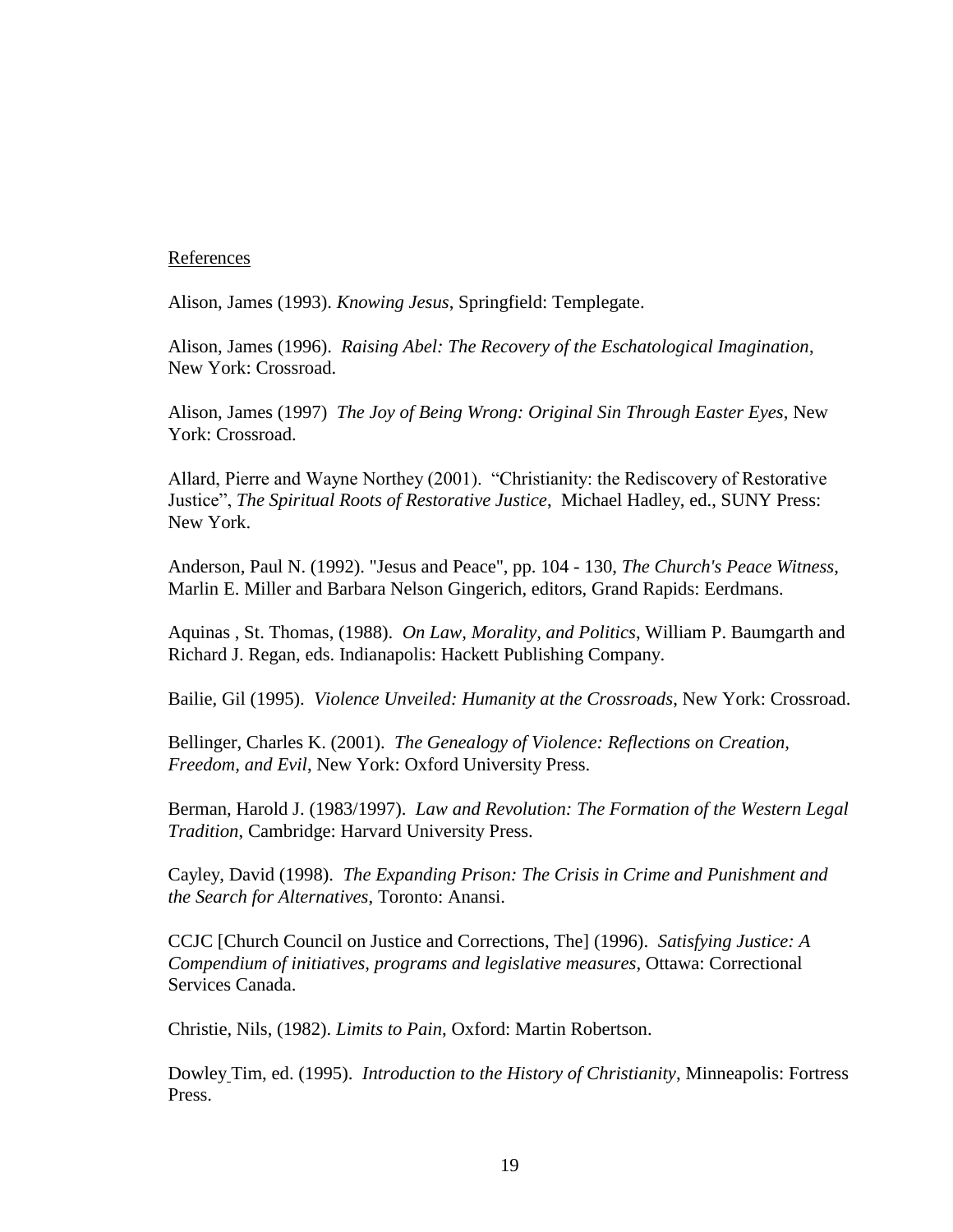Girard, René (2001). *I See Satan Fall Like Lightning*, New York: Orbis.

Gorringe, Timothy (1996). *God's Just Vengeance: Crime, violence and the rhetoric of salvation*, Cambridge: Cambridge University Press.

Griffith, Lee (1993). *The Fall of the Prison: Biblical Perspectives on Prison Abolition*, Grand Rapids: Eerdmans.

Hadley, Michael, ed. (forthcoming). *The Spiritual Roots of Restorative Justice*, New York: SUNY Press.

Hamerton-Kelly, Robert (1987). *Violent Origins: Ritual Killing and Cultural Formation*, Stanford: Stanford University Press.

Hamerton-Kelly, Robert (1994). "A Tribute to René Girard on his 70<sup>th</sup> birthday", *Contagion*, Volume 1, Spring, 1994, pp. ix - xi.

Hays, Richard B. (1996). *The Moral Vision of the New Testament: Community, Cross, New Creation; A Contemporary Introduction to New Testament Ethics*, HarperSanFrancisco.

Johnson, Luke T. (1990). *Faith's Freedom: A Classic Spirituality for Contemporary Christians*, Minneapolis: Fortress Press.

Kee, Alistair (1982). *Constantine versus Christ: The Triumph of Ideology*, London: SCM Press Ltd..

Litwack, Leon F. (1996) *Microsoft Encarta96 Encyclopedia,*"Civil War, American," Seattle: Microsoft Corporation.

Marshall, Christopher (2000). "Paul and Christian Social Responsibility", pp. 7 - 18, *Anvil*, Vol 17 No 1 2000.

Megivern, James J. (1997). *The Death Penalty: An Historical and Theological Survey*, New York/Mahway, N.J.: Paulist Press.

Miller, Marlin E. and Gingerich, Barbara Nelson, editors (1992). *The Church's Peace Witness*, Grand Rapids: Eerdmans.

Morris, Leon (1974). *The New* International *Dictionary of the Christian Church*, J.D. Douglas, General Editor, "Atonement", Grand Rapids: Zondervan Publishing House.

O'Malley, John W. (1996). "Inquisition," Microsoft Encarta96 Encyclopedia, Seattle: Microsoft Corporation.